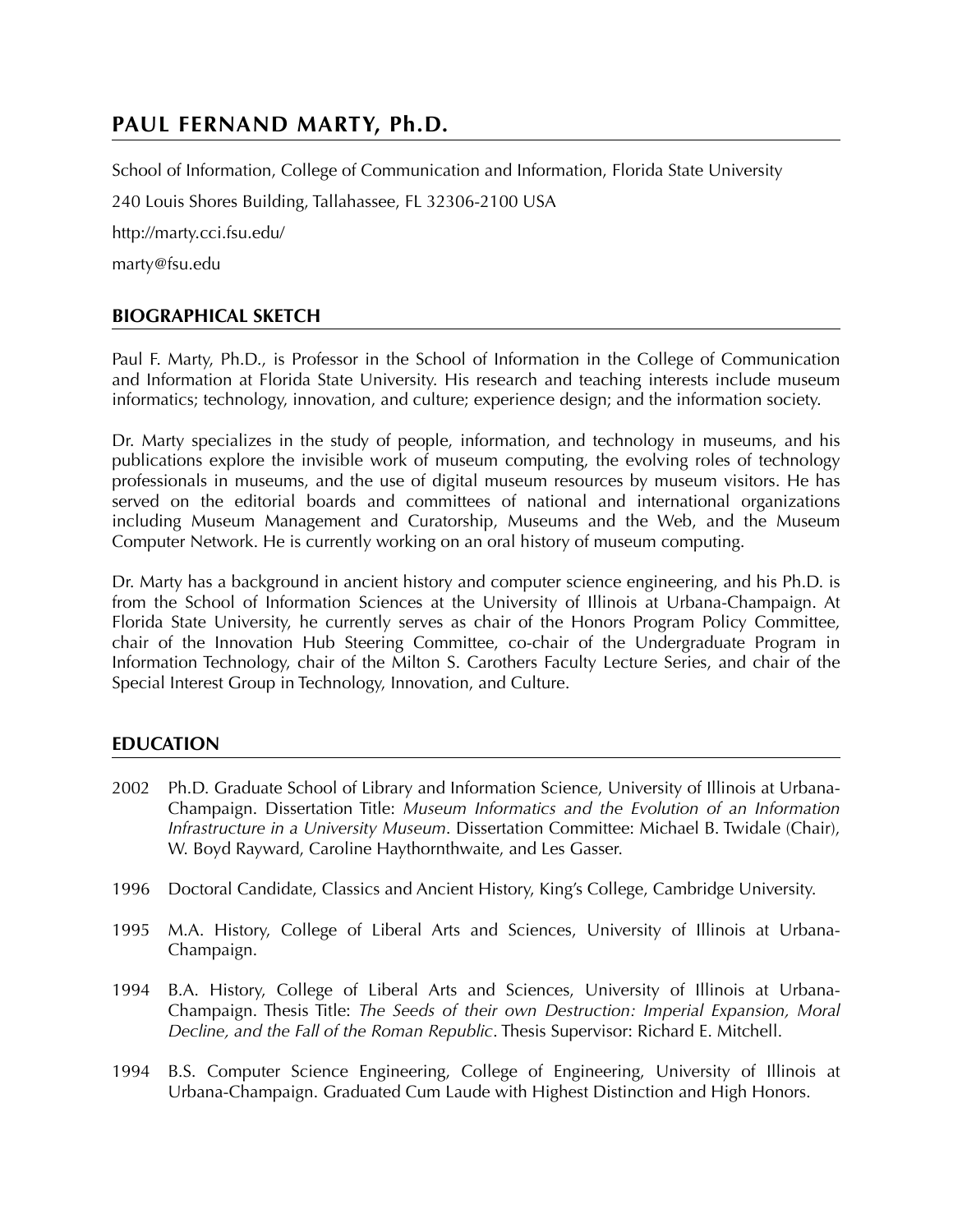## **PUBLICATIONS**

#### **Refereed Journal Articles**

- 37 Marty, P.F. (In Press). Life with Google: LIS Educators, Generation Z, and the Transformation of the Information Age. *Journal of Education for Library and Information Science*.
- 36 Marty, P.F. (In Press). PLATO Lessons: Rediscovering the Joy of Information in an Innovation Age. *Library Trends*.
- 35 Marty, P.F. & Buchanan, V. (2021). Exploring the Contributions and Challenges of Museum Technology Professionals during the COVID-19 Crisis. *Curator: The Museum Journal.* 65(1), 1-17
- 34 Marty, P. F., Saludo, R., & Kim, U. (2020). Innovation Centers and the Information Schools: The Influence of LIS Faculty. *Journal of Education for Library and Information Science*. 61(4), 402-423.
- 33 Marty, P.F. & Kim, U. (2020). Trending MCN: Fifty Years of Museum Computing Conferences and Community. *Curator: The Museum Journal* 63(2), 193-215.
- 32 Schellinger, J., Mendenhall, A., Alemanne, N., Southerland, S., Sampson, V.,& Marty, P.F. (2019). Using Technology-Enhanced Inquiry-Based Instruction to Foster the Development of Elementary Students' Views on the Nature of Science. *Journal of Science Education and Technology*. 28(4), 341-352.
- 31 Schellinger, J., Southerland, S., Sampson, V., Alemanne, N., Mendenhall, A., Kazmer, M.M., Douglas, I., Clark, A., & Marty, P.F. (2017). "Doing Science" in Elementary School: Using Digital Technology to Foster the Development of Elementary Students' Understandings of Scientific Inquiry. *EURASIA Journal of Mathematics, Science and Technology Education* 13 (8), 4635-4649.
- 30 Stvilia, B., Hinnant, C.C., Wu, S., Worrall, A., Lee, D.J., Burnett, K., Burnett, G., Kazmer, M.M., and Marty, P.F. (2017). Toward collaborator selection and determination of data ownership and publication authorship in research collaborations. *Library & Information Science Research* 39 (2), 85-97.
- 29 Kazmer, M.M., Alemanne, N., Mendenhall, A., Southerland, S., Sampson, V., Douglas, I., Clark, A., Schellinger, J., & Marty, P.F. (2016). "A Good Day to See a Bobcat": Elementary Students' Online Journal Entries During a Structured Observation Visit to a Wildlife Center. *First Monday* 21 (4), http://firstmonday.org/ojs/index.php/fm/article/view/6152
- 28 Marty, P.F. (2014). Digital Convergence and the Information Profession in Cultural Heritage Organizations: Reconciling Internal and External Demands. *Library Trends* 62 (3), 613-627.
- 27 Marty, P.F., Mendenhall, A., Douglas, I., Southerland, S.A., Sampson, V., Kazmer, M.M., Alemanne, N., Clark, A., & Schellinger, J. (2013). The Iterative Design of a Mobile Learning Application to Support Scientific Inquiry. *Journal of Learning Design* 6 (2), 41-66.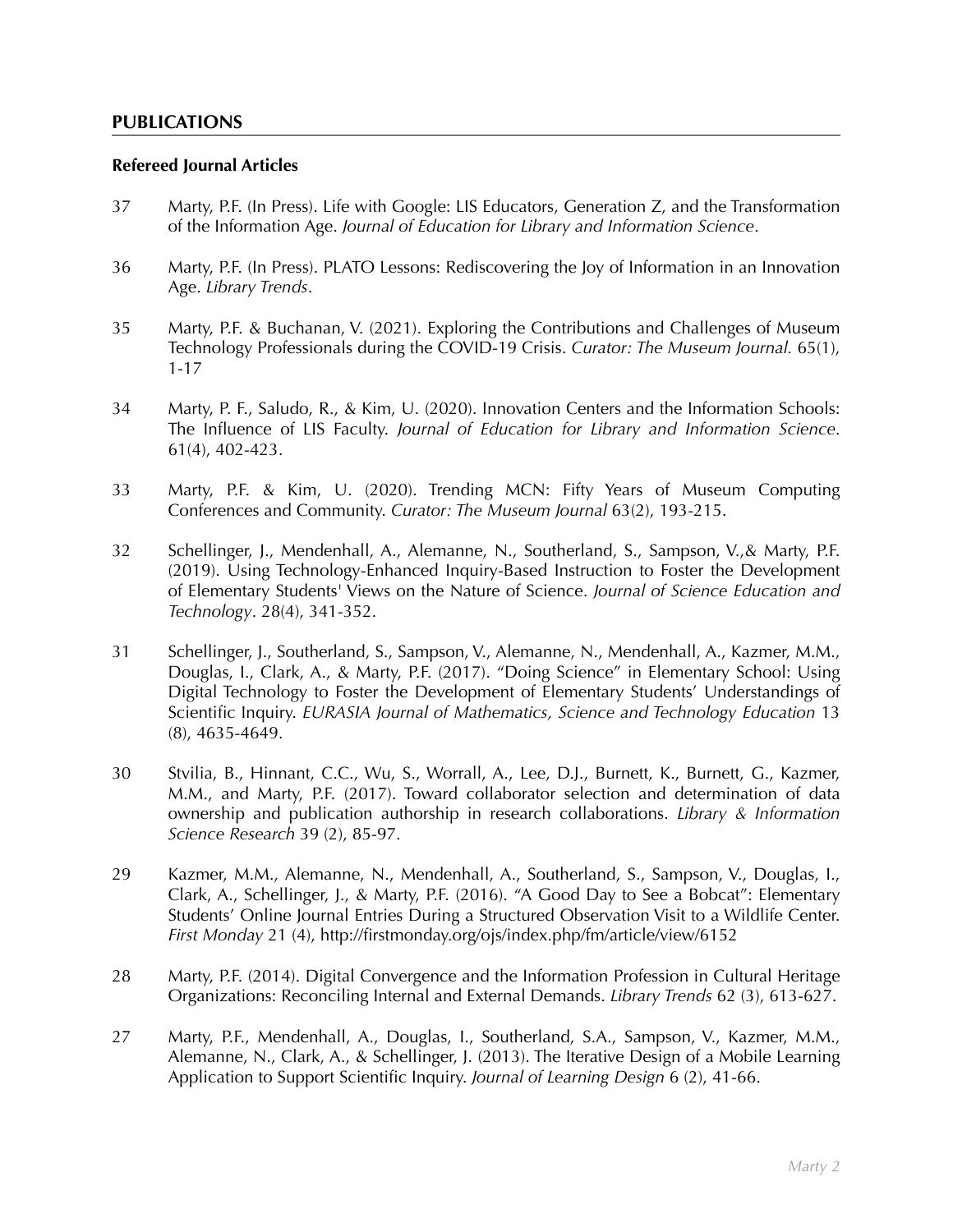- 26 Marty, P.F., Soren, B.J., & Armstrong, J. (2013). Building Community among Museum Information Professionals: The 2011 MCN Community Survey. *Museum Management and Curatorship* 28 (4), 394-412.
- 25 Marty, P.F., & Alemanne, N.D. (2013). Engaging the Experts in Museum Computing: Seven Years of Queries on MCN-L. *Curator: The Museum Journal,* 56 (4), 421-433.
- 24 Marty, P.F., Alemanne, N., Mendenhall, A., Maurya, M., Douglas, I., Southerland, S.A., Sampson, V., Kazmer, M.M., Clark, A., & Schellinger, J. (2013). Scientific Inquiry, Digital Literacy and Mobile Computing in Informal Learning Environments. *Learning, Media, and Technology* 38, 407-428.
- 23 Most, L.M., Kazmer, M.M., & Marty, P.F. (2013). Intangible factors influencing the successful completion of graduate LIS coursework by non-traditional students: A case of two IMLS-funded scholarship projects. *Journal of Education for Library and Information Science* 54 (3): 205-219.
- 22 Bias, R.G., Marty, P.F., & Douglas, I. (2012). Usability / User-Centered Design in the iSchools: Justifying a Teaching Philosophy. *Journal of Education for Library and Information Science* 53 (4): 274-289
- 21 Jörgensen, C., Marty, P.F., & Braun, K. (2012). Connecting to Collections in Florida: Current Conditions and Critical Needs in Libraries, Archives, and Museums. *Library Quarterly* 82 (4): 453-476.
- 20 Hinnant, C.C., Stvilia, B., Wu, S., Worrall, A., Burnett, G., Burnett, K., Kazmer, M.M., & Marty, P.F. (2012). Team diversity and the impact of scientific publications: Evidence form physics research at a national science lab. *Library & Information Science Research* 34 (4): 249-257.
- 19 Marty, P.F. (2011). My Lost Museum: User Expectations and Motivations for Creating Personal Digital Collections on Museum Websites. *Library and Information Science Research* 33 (3), 211-219.
- 18 Marty, P.F. & Twidale, M.B. (2011). Museum informatics across the curriculum: Ten years of preparing LIS students for careers transcending libraries, archives, and museums. *Journal of Education for Library and Information Science* 52 (1), 9-16.
- 17 Stvilia, B., Hinnant, C.C., Schindler, K., Worrall, A., Burnett, G., Burnett, K., Kazmer, M.M., & Marty, P.F. (2011). Composition of scientific teams and publication productivity at a national science lab. *Journal of the American Society for Information Science and Technology* 62 (2), 270-283.
- 16 Marty, P.F. (2008). Museum websites and museum visitors: Digital museum resources and their use. *Museum Management and Curatorship* 23 (1), 81-99.
- 15 Marty, P.F. (2007). Museum websites and museum visitors: Before and after the museum visit. *Museum Management and Curatorship* 22 (4), 337-360.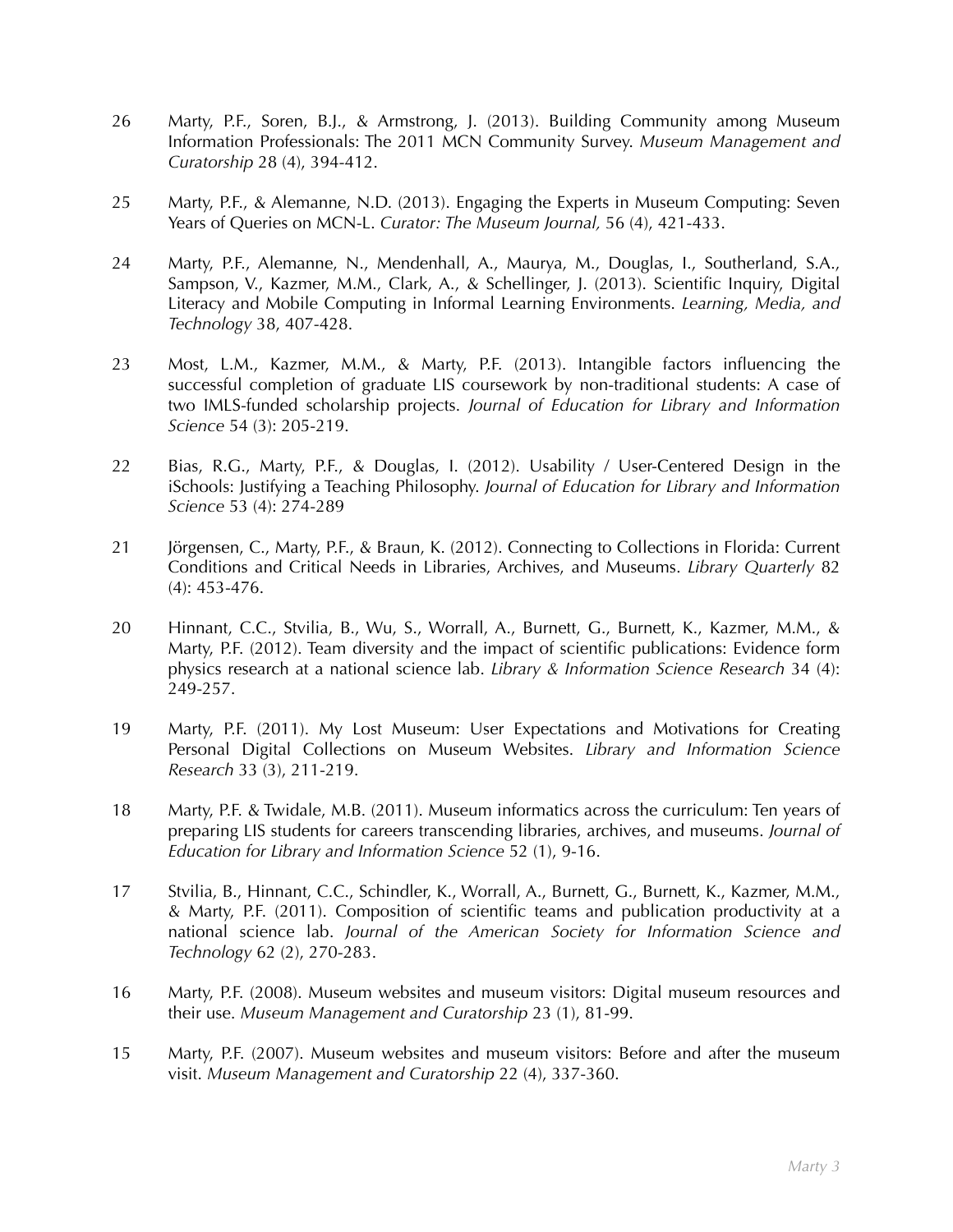- 14 Marty, P.F. (2007). Museum professionals and the relevance of LIS expertise. *Library & Information Science Research* 29 (2), 252-276.
- 13 Marty, P.F. (2007). The changing nature of information work in museums. *Journal of the American Society for Information Science and Technology* 58 (1), 97-107.
- 12 Marty, P.F. (2006). Finding the skills for tomorrow: Information literacy and museum information professionals. *Museum Management and Curatorship* 21 (4), 317-335.
- 11 Marty, P.F. (2006). Meeting user needs in the modern museum: Profiles of the new museum information professional. *Library & Information Science Research* 28 (1), 128-144.
- 10 Marty, P.F. (2005). Factors influencing error recovery in collections databases: a museum case study. *Library Quarterly* 75 (3), 295-328.
- 09 Twidale, M.B. & Marty, P.F. (2005). Come on down! A game show approach to illustrating usability evaluation methods. *Interactions* 12 (6), 24-27.
- 08 Marty, P.F. (2005). Factors influencing the co-evolution of computer-mediated collaborative practices and systems: a museum case study. *Journal of Computer-Mediated Communication* 10 (4), http://jcmc.indiana.edu/vol10/issue4/marty.html
- 07 Marty, P.F. (2005). So you want to work in a museum… Guiding the careers of future museum information professionals. *Journal of Education for Library and Information Science* 46 (2), 115-133.
- 06 Marty, P.F. & Twidale, M.B. (2005). Usability@90mph: Presenting and evaluating a new, high-speed method for demonstrating user testing in front of an audience. *First Monday* 10 (7), http://www.firstmonday.org/issues/issue10\_7/marty/index.html
- 05 Marty, P.F. & Twidale, M.B. (2004). Lost in gallery space: A conceptual framework for analyzing the usability flaws of museum websites. *First Monday* 9 (9), http:// www.firstmonday.org/issues/issue9\_9/marty/index.html
- 04 Marty, P.F., Rayward, W.B., & Twidale, M.B. (2003). Museum Informatics. *Annual Review of Information Science and Technology* 37, 259-294.
- 03 Marty, P.F. (2000). Online exhibit design: the socio-technological impact of building a museum over the world wide web. *Journal of the American Society for Information Science* 51 (1), 24-32.
- 02 Marty, P.F. (1999). Museum informatics and information infrastructures: supporting collaboration across intra-museum boundaries. *Archives and Museum Informatics* 13 (2), 169-179.
- 01 Marty, P.F. (1999). Museum informatics and collaborative technologies: the emerging sociotechnological dimension of information science in museum environments. *Journal of the American Society for Information Science* 50 (12), 1083-1091.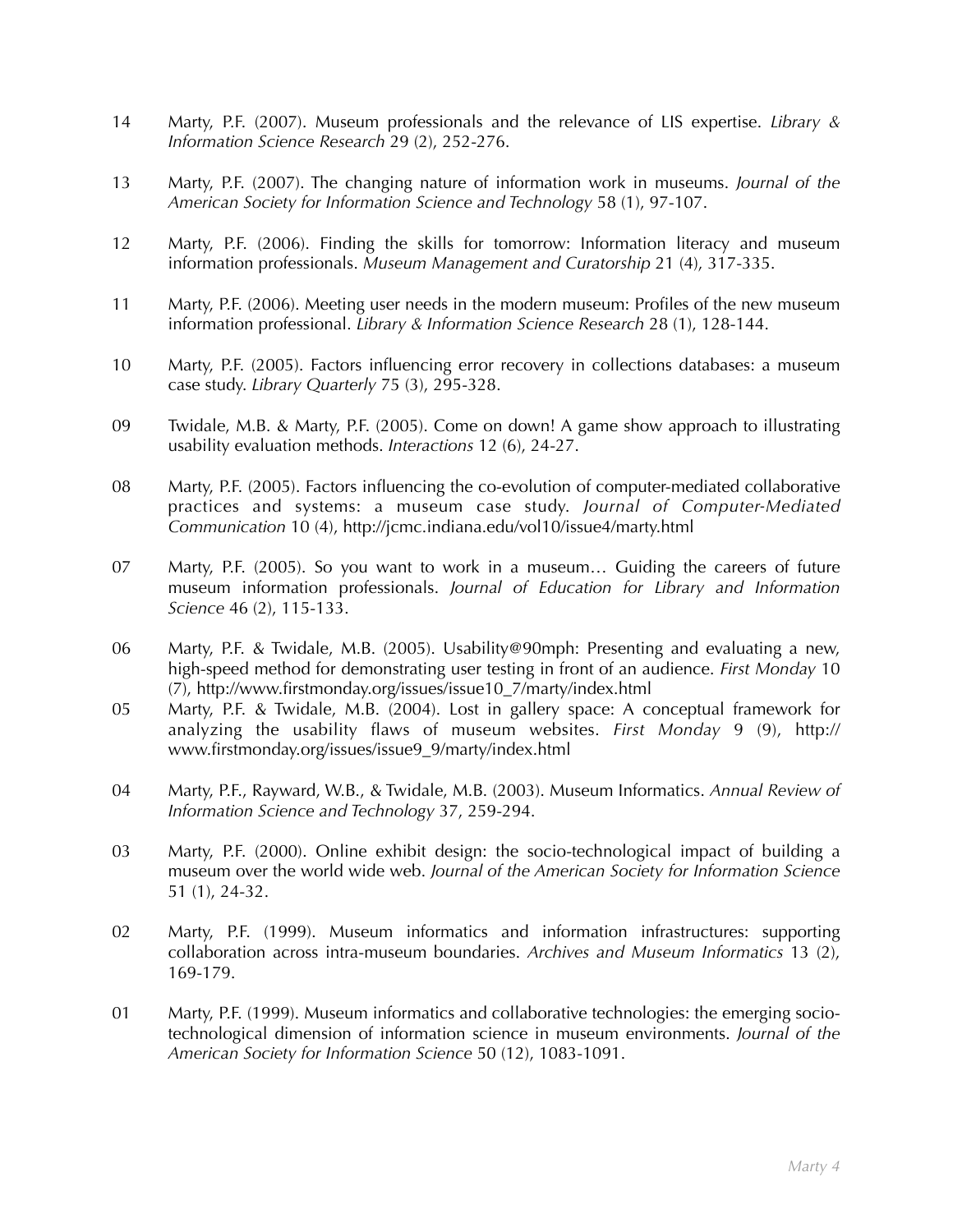### **Refereed Conference Proceedings**

- 20 Marty, P., Buchanan, V. (2021). Doing it Wrong: The Contributions of Museum Technology Professionals during Times of Crisis. In *Proceedings of the International Congress on Museums and Digital Strategies (CIMED)*. Universitat Politècnica de València.
- 19 Urban, R.J., Coleman, L-E., Marty, P.F. (2014). Libraries, Archives, and Museums: Connecting Educational Communities and Cultures. In *Proceedings of American Society for Information Science and Technology (ASIST) 2014*. Silver Springs, MD: ASIST.
- 18 Alemanne, N.D., Marty, P.F., Douglas, I., Southerland, S.A., Sampson, V., Kazmer, M.M., Clark, A., Mendenhall, A. (2012). Habitat Tracker: Engaging Students with Scientific Inquiry Through Technology and Curriculum Support. In *Proceedings of ASIST 2012*. Silver Springs, MD: ASIST.
- 17 Marty, P.F., Douglas, I., Southerland, S.A., Sampson, V., Alemanne, N.D., Clark, A., Mendenhall, A., de la Paz, A., Yu, C. (2012). Habitat Tracker: Learning About Scientific Inquiry Through Digital Journaling in Wildlife Centers. In *Proceedings of iConference 2012* (pp.560-562). Toronto: ACM Press.
- 16 Hinnant, C.C., Stvilia, B., Wu, S., Worrall, A., Burnett, K., Burnett, G., Kazmer, M.M. & Marty, P.F. (2012). Data Curation in Scientific Teams: An Exploratory Study of Condensed Matter Physics at a National Science Lab. In *Proceedings of iConference 2012* (pp. 498-500). Toronto: ACM Press.
- 15 Worrall, A., Marty, P.F., Roberts, J., Burnett, K., Burnett, G., Hinnant, C.C., Kazmer, M.M., Stvilia, B., & Wu, S. (2012). Observations of the Lifecycles and Information Worlds of Collaborative Scientific Teams at a National Science Lab. In *Proceedings of iConference 2012* (pp. 423-425). Toronto: ACM Press.
- 14 Stvilia, B., Worrall, A., Kazmer, M.M., Hinnant, C.C., Burnett, G., Schindler, K., Burnett, K., & Marty, P.F. (2010). Composition of scientific teams and publication productivity. In *Proceedings of ASIST 2010*. Silver Springs, MD: ASIST.
- 13 Burnett, G., Burnett, K., Kazmer, M.M., Marty, P.F., Stvilia, B., Hinnant, C.C., & Worrall, A. (2010). Virtual Scientific Teams: Life-Cycle Formation and Long-Term Scientific Collaboration. In Proceedings of *iConference 2010*. Urbana, IL: University of Illinois.
- 12 Douglas, I. & Marty, P.F. (2008). Supporting school visits through mobile computing and interactive journaling. In *Proceedings of Information Technology and Applications 2008* (pp. 490-494). Cairns, Australia: ICITA.
- 11 Marty, P.F. (2007). The digital museum in the life of the user. In *Proceedings of Digital Humanities 2007* (pp. 133-134). Champaign-Urbana: University of Illinois Press.
- 10 Urban, R.J., Twidale, M.B., & Marty, P.F. (2007). Second life for museums and archeological modeling. In *Proceedings of Digital Humanities 2007* (pp. 218-219). Champaign-Urbana: University of Illinois Press.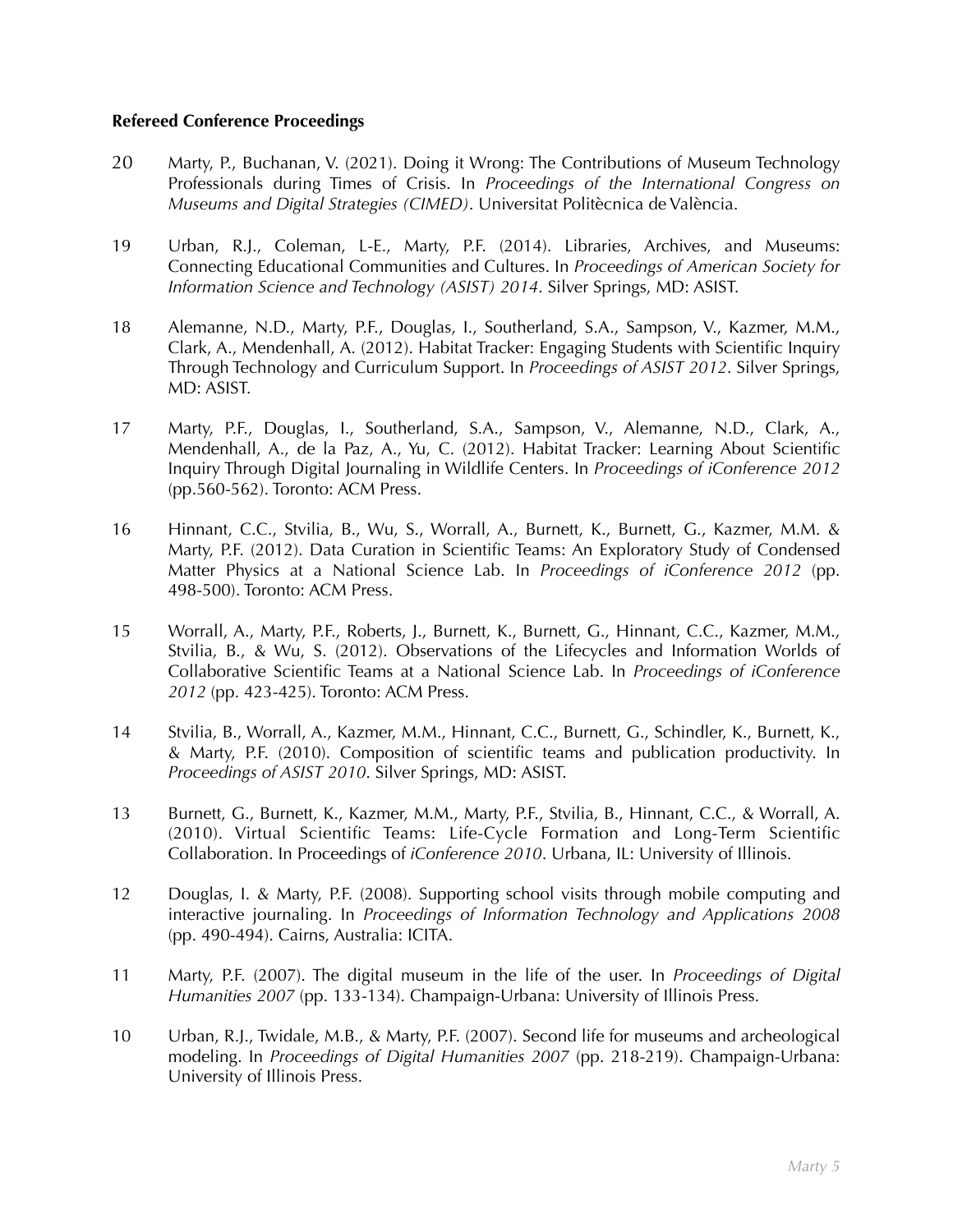- 09 Urban, R.J., Marty, P.F., & Twidale, M.B. (2007). A Second Life for your Museum: The use of 3D collaborative virtual environments by museums. In D. Bearman & J. Trant (Eds.), *Proceedings of Museums and the Web 2007* (n.p.). Toronto, CA.: Archives & Museum Informatics.
- 08 Marty, P.F. (2004). The changing role of the museum webmaster: past, present, and future. In D. Bearman & J. Trant (Eds.), *Proceedings of Museums and the Web 2004* (n.p.). Toronto, CA.: Archives & Museum Informatics.
- 07 Schaller, D., Allison-Bunnell, S., Chow, A., Marty, P.F., & Heo, M. (2004). To flash or not to flash? Usability and user engagement of HTML vs. Flash. In D. Bearman & J. Trant (Eds.), *Proceedings of Museums and the Web 2004* (pp. 197-208). Toronto, CA.: Archives & Museum Informatics.
- 06 Marty, P.F., Sheahan, K., & Lacy, A. (2003). Evaluating the Authenticity of Egyptian Cartonnage Fragments: Educational Outreach in Search of the Truth. In D. Bearman & J. Trant (Eds.), *Proceedings of Museums and the Web 2003* (pp. 115-130). Toronto, CA.: Archives & Museum Informatics.
- 05 Cole, T., Kaczmarek, J., Marty, P.F., Prom, C., Sandore, B., & Shreeves, S. (2002). Now that we've found the 'Hidden Web,' what can we do with it? The Illinois Open Archives Initiative Metadata Harvesting Experience. In Bearman & J. Trant (Eds.), *Proceedings of Museums and the Web 2002*. Pittsburgh: Archives & Museum Informatics.
- 04 Twidale, M.B. & Marty, P.F. (2000). Coping with errors: the importance of process data in robust sociotechnical systems. In *Proceedings of CSCW 2000* (pp. 269-278). Chapel Hill: ACM Press.
- 03 Marty, P.F. & Twidale, M.B. (2000). Unexpected help with your web-based collections: Encouraging data quality feedback from your online visitors. In D. Bearman & J. Trant (Eds.), *Proceedings of Museums and the Web 2000* (n.p.). Pittsburgh: Archives & Museum Informatics.
- 02 Marty, P.F. (1999). Museum Informatics and information infrastructures: Supporting collaboration across intra-museum boundaries. In *Proceedings of the International Cultural Heritage Informatics Meeting 1999* (pp. 133-138). Pittsburgh: Archives & Museum Informatics.
- 01 Marty, P.F. (1999). Online exhibit design: Building a museum over the world wide web. In *Proceedings of Museums and the Web 1999* (pp. 207-216). Pittsburgh: Archives & Museum Informatics.

## **Books**

01 Marty, P.F. & Jones, K.B. (Eds). (2008). *Museum Informatics: People, Information, and Technology in Museums*. New York: Routledge.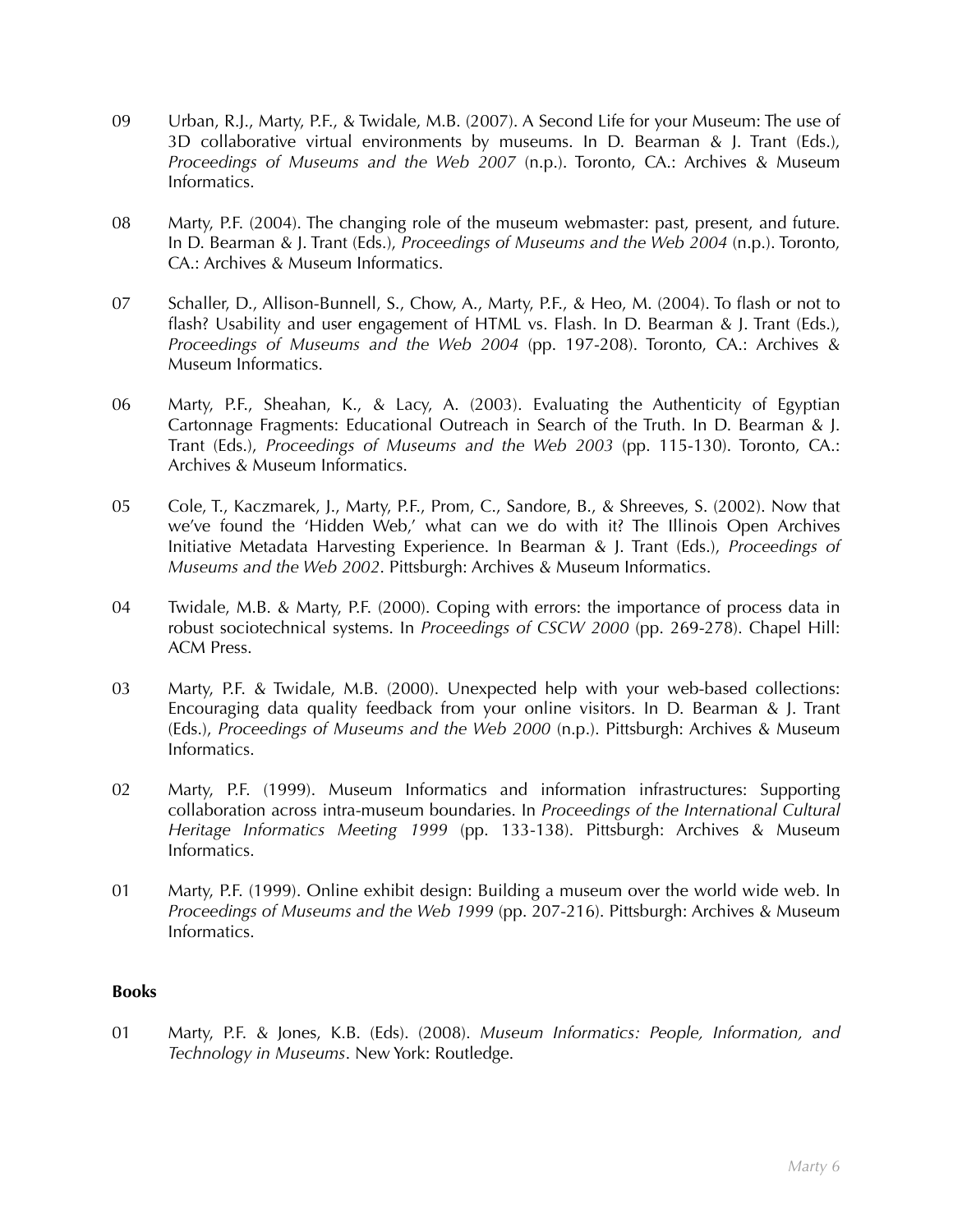### **Book Chapters**

- 14 Marty, P.F. (2021). Humor in LIS Education: How, Why, and WTF?. In Vaidya, K. (Ed). *Teach Library and Information Science With a Sense of Humor: Why (and How to) Be a Funnier and More Effective LIS Teacher and Laugh All the Way to Your Classroom.* Curious Academic Publishing.
- 13 Baldauf, K., Marty, P.F., Saludo, R., Masduki, I., Adams, E., and Montazeri, E. (2021). Leading by Example: Leveraging Academic Innovation Centers in Times of Crisis. In Fayed, I., and Cummings, J. (Eds). *Teaching in the Post COVID-19 Era: World Education Dilemmas, Teaching Innovations and Solutions in the Age of Crisis.* Springer.
- 12 Marty, P.F. (2016). The Cobbler's Children: Invisible Work and Information Professionals in Museums. In Arns, J.W. (Ed). *Annual Review of Cultural Heritage Informatics* (pp.19-22). Lanham: Rowman and Littlefield.
- 11 Burnett, G., Burnett, K., Kazmer, M.M., Marty, P.F., Worrall, A., Knop, B., Hinnant, C.C., Stvilia, B., and Wu, S. (2013). Don't Tap On The Glass, You'll Anger The Fish! The Information Worlds Of Distributed Scientific Teams. In Rosenbaum, H., & Fichman, P. (Eds). *Social Informatics: Past, Present, and Future*. Cambridge Scholarly Press.
- 10 Marty, P.F., Sayre, S., & Fillipini Fantoni, S. (2011). Personal Digital Collections: Involving Users in the Co-Creation of Digital Cultural Heritage. In Styliaras, G., Koukopoulos, D., & Lazarinis, F. (Eds). *Handbook of Research on Technologies and Cultural Heritage: Applications and Environments* (pp. 285-304). Hershey, PA: IGI Global.
- 09 Marty, P.F. (2011). Promoting collaborative learning and individual accomplishments. In C. Haythornthwaite & R. Andrews, *E-learning Theory and Practice* (pp. 136-137). Washington, DC: Sage.
- 08 Marty, P.F. (2008). An introduction to museum informatics. In Marty, P.F. & Jones, K.B. (Eds). *Museum Informatics: People, Information, and Technology in Museums* (pp. 3-8). New York: Routledge.
- 07 Marty, P.F. (2008). Information representation. In Marty, P.F. & Jones, K.B. (Eds). *Museum Informatics: People, Information, and Technology in Museums* (pp. 29-34). New York: Routledge.
- 06 Marty, P.F. (2008). Information organization and access. In Marty, P.F. & Jones, K.B. (Eds). *Museum Informatics: People, Information, and Technology in Museums* (pp. 79-84). New York: Routledge.
- 05 Marty, P.F. (2008). Interactive technologies. In Marty, P.F. & Jones, K.B. (Eds). *Museum Informatics: People, Information, and Technology in Museums* (pp. 131-136). New York: Routledge.
- 04 Marty, P.F. (2008). Changing needs and expectations. In Marty, P.F. & Jones, K.B. (Eds). *Museum Informatics: People, Information, and Technology in Museums* (pp. 181-186). New York: Routledge.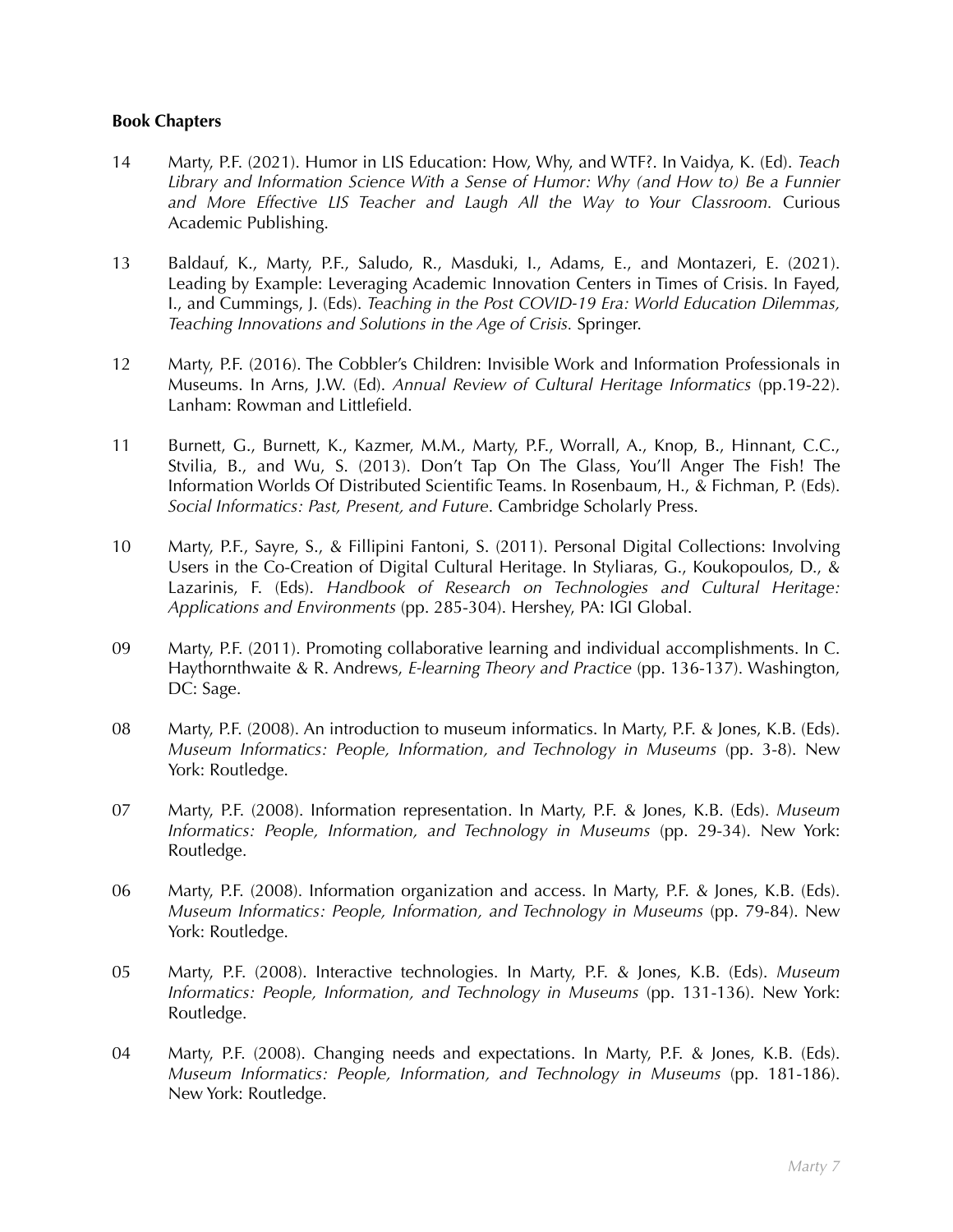- 03 Marty, P.F. (2008). Collections and consortia. In Marty, P.F. & Jones, K.B. (Eds). *Museum Informatics: People, Information, and Technology in Museums* (pp. 217-222). New York: Routledge.
- 02 Marty, P.F. (2008). Information professionals in museums. In Marty, P.F. & Jones, K.B. (Eds). *Museum Informatics: People, Information, and Technology in Museums* (pp. 269-274). New York: Routledge.
- 01 Marty, P.F. & Butler, J.C. (2001). The use of simulations in the teaching of history. In Burton, O. (Ed.) *Computing in the Social Sciences and Humanities* (n.p.). Champaign, IL: University of Illinois Press.

### **Book Reviews**

01 Marty, P.F. (2004). Review of *Leonardo's Laptop: Human Needs and the New Computing Technologies*, by Ben Shneiderman. *Library Quarterly* 74 (2), 224-227.

#### **Encyclopedia Articles**

- 03 Marty, P.F. (2010). Museum Informatics. In Bates, M.J. & Maack, M.N. (Eds.) *Encyclopedia of Library and Information Science* (pp. 3717-3725). 3rd Edition. New York: Taylor & Francis, Inc.
- 02 Marty, P.F. (2003). Museum Informatics. In Drake, M. (Ed.) *Encyclopedia of Library and Information Science* (pp. 1906-1913). 2nd Edition. New York: Marcel Dekker, Inc.
- 01 Marty, P.F. (2002). Museums. In Schement, J. (Ed.) *Encyclopedia of Communication and Information* (pp.620-628). New York: Macmillan Reference.

#### **Guest Edited Journal Issues**

- 06 Graban, T.S., Marty, P.F., Romano, A., & Vandegrift, M. (Eds). (2019). Invisible Work in the Digital Humanities. *Digital Humanities Quarterly*, 13(2). http://www.digitalhumanities.org/ dhq/vol/13/2/index.html
- 05 Marty, P.F., Kazmer, M.M., Jörgensen, C., Urban, R., & Jones, K.B. (Eds). (2011). Involving Users in the Co-Construction of Digital Knowledge in Libraries, Archives, and Museums. *Library Trends*, 59 (4).
- 04 Marty, P.F. (Ed). (2010). Digital Convergence: Libraries, Archives, and Museums in the Information Age. *Library Quarterly*, 80 (1).
- 03 Marty, P.F. (Ed). (2009). Digital Convergence: Libraries, Archives, and Museums in the Information Age. *Museum Management and Curatorship*, 24 (4).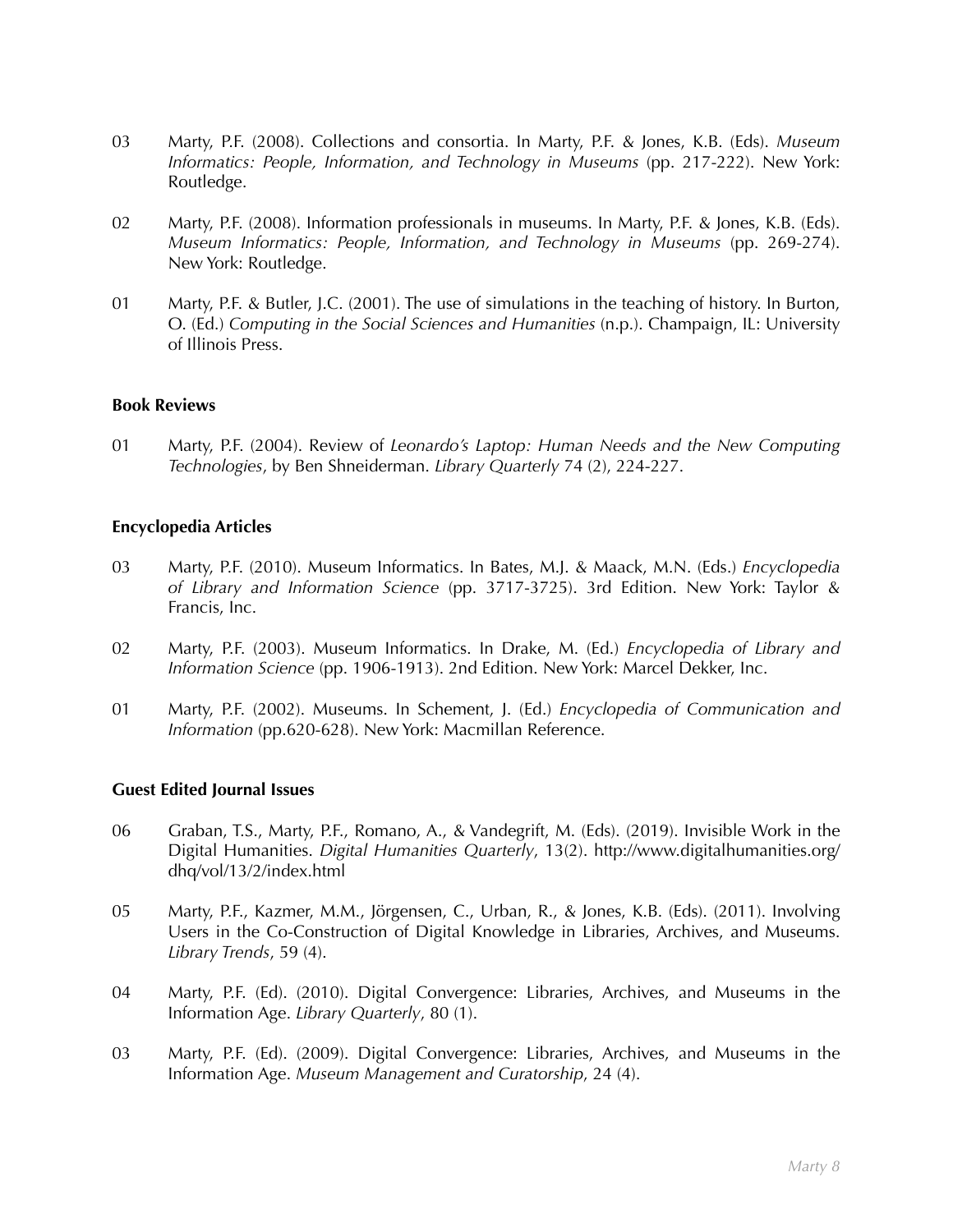- 02 Marty, P.F. (Ed). (2009). Digital Convergence: Libraries, Archives, and Museums in the Information Age. *Archival Science*, 8 (4).
- 01 Marty, P.F. & Parry, R.D. (Eds). (2008). Digital Heritage. *Museum Management and Curatorship*, 23 (4).

#### **Non-Refereed Journal Articles**

- 09 Graban, T.S., Marty, P.F., Romano, A., & Vandegrift, M. (2019). Introduction: Questioning Collaboration, Labor, and Visibility in Digital Humanities Research. *Digital Humanities Quarterly*, 13(2).
- 08 Marty, P.F. (2012). Unintended Consequences: Unlimited Access, Invisible Work, and the Future of the Information Profession in Cultural Heritage Organizations. *Bulletin of the American Society for Information Science and Technology*, 38 (3), 27-31.
- 07 Marty, P.F. & Kazmer, M.M. (2011). An Introduction to Involving Users. *Library Trends*, 59 (4), 563-567.
- 06 Marty, P.F. (2010). An Introduction to Digital Convergence: Libraries, Archives, and Museums in the Information Age. *Library Quarterly*, 80 (1), 1-5
- 05 Marty, P.F. (2009). An Introduction to Digital Convergence: Libraries, Archives, and Museums in the Information Age. *Museum Management and Curatorship*, 24 (4), 295-298.
- 04 Marty, P.F. (2009). An Introduction to Digital Convergence: Libraries, Archives, and Museums in the Information Age. *Archival Science*, 8 (4), 247-250.
- 03 Marty, P.F. & Parry, R.D. (2008). Introduction to Digital Heritage. *Museum Management and Curatorship*, 23 (4), 307-308.
- 02 Marty, P.F. (2004). The evolving roles of information professionals in museums. *Bulletin of the American Society for Information Science and Technology* 30 (5), 20-23.
- 01 Marty, P.F. (2000). Museum informatics: Sociotechnical infrastructures in museums. *Bulletin of the American Society for Information Science* 26 (3), 22-24.

#### **Non-Refereed Technical Reports**

- 06 Marty, P.F. (2013). *Combining Research and Practice for the Future of Digital Heritage*. http://explore.tandfonline.com/page/pgas/digital-heritage
- 05 Marty, P.F., Alemanne, N.D., & McClure, C.R. (2010). *Florida Memory Project Long-Range Plan: Final Report*. http://ii.fsu.edu/content/view/full/35868
- 04 Marty, P.F. (2008). *Cultural Heritage Information Professionals Workshop Report*. http:// chips.ci.fsu.edu/chips\_workshop\_report.pdf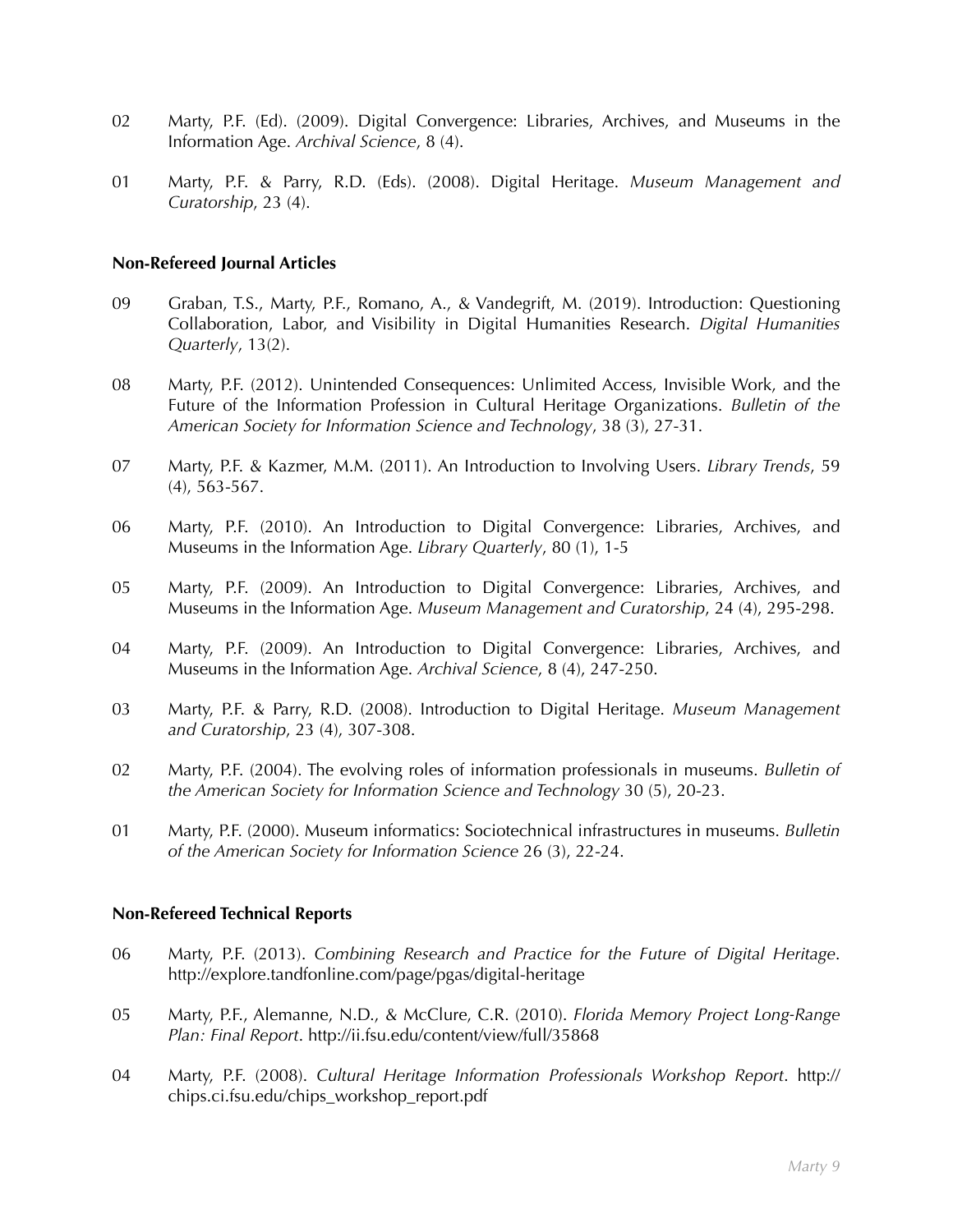- 03 Marty, P.F. & Twidale, M.B. (2005). Extreme discount usability engineering. *Technical Report ISRN UIUCLIS--2005/1+CSCW*. http://www.isrl.uiuc.edu/~twidale/pubs/ ExtremeDiscUETechReport.pdf
- 02 Twidale, M.B. & Marty, P.F. (2000). The use of process data to support error recovery in robust collaborative systems. *Technical Report ISRN UIUCLIS--2000/1+CSCW*. http:// people.lis.uiuc.edu/~twidale/pubs/cscwerr.html
- 01 Twidale, M.B. & Marty, P.F. (1999). An investigation of data quality and collaboration. *Technical Report ISRN UIUCLIS--1999/9+CSCW*. http://people.lis.uiuc.edu/~twidale/pubs/dq.html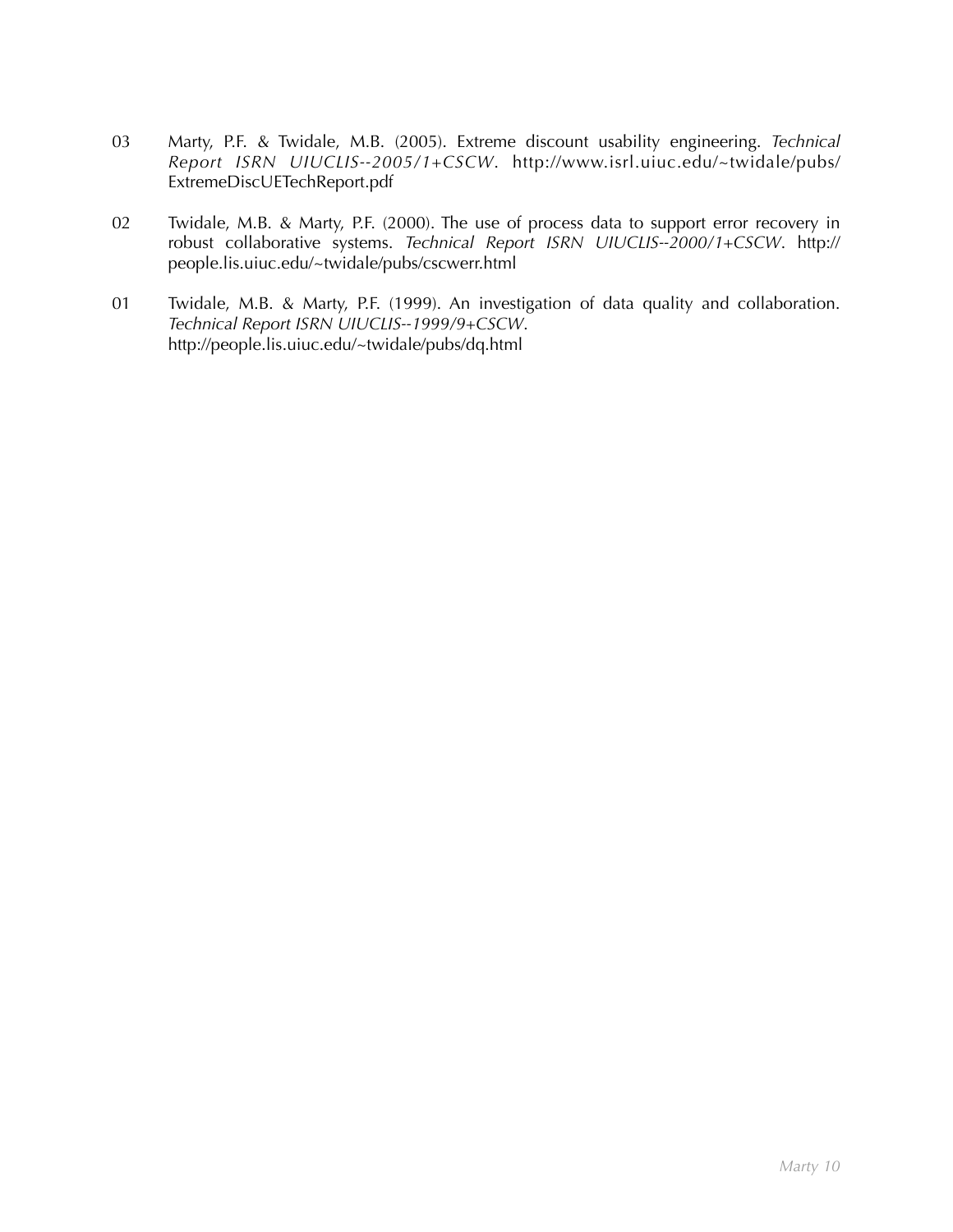### **PRESENTATIONS**

#### **Invited International Keynote Presentations**

- 06 Marty, P. (2021). Contributions of Museum Technology Professionals during Times of Crisis. International Congress on Museums and Digital Strategies (CIMED). Valencia, Spain. March 25, 2021.
- 05 Marty, P. (2019). Museum Informatics: Engaging Museum Visitors through Digital Media. The Media Majlis Museum. Doha, Qatar. March 12, 2019.
- 04 Marty, P. (2016). Museum Informatics: Technological Innovation and the Future of Digital Culture. *Museum Informatics Symposium*, National Museum of Modern and Contemporary Art. Seoul, South Korea. September 26-30, 2016.
- 03 Marty, P. (2015). Innovation and Entrepreneurship in the 21st Century University. Charles Sturt University, Wagga Wagga, Australia. November 26, 2015.
- 02 Marty, P. (2014). Innovative Technologies and the Future of Museums. Séminaire Agorantic. University of Avignon, France. June 12, 2014.
- 01 Marty, P. (2013). Habitat Tracker: Engaging Students with the Nature of Science through Mobile Learning at a Science Museum. UBC School of Library, Archival, and Information Studies Colloquium. Vancouver, Canada. March 15, 2013.

### **Refereed Conference Presentations**

- 66 Marty, P., Jones, K., & Howes, D. (2021). Behind the Scenes: Understanding the Invisible Work of Museum Computing. *Museum Computer Network 2021*. October 28, 2021.
- 65 Marty, P.F., Anderson, S., Misunas, M., and Urban, R.J. (2018). Preserving MCN's Legacy | Advocating MCN's Future. *Museum Computer Network 2018*. Denver, CO. November 13-16, 2018.
- 64 Marty, P.F. (2017). Diverging Expectations: Invisible Work in Digital Heritage Research and Practice. *Researching Digital Cultural Heritage*. Manchester, UK. Nov 30-Dec 1, 2017.
- 63 Marty, P.F., and Kim, C.U. (2017). Trending MCN: 50 Years of Conferences, Conversation, and Community. *Museum Computer Network 2017*. Pittsburgh, PA. November 7-10, 2017.
- 62 Bollwerk, E., DePaolo, C., Marty, P.F., Lytle-Painter, E., and Hegley, D. (2016). Tips for Presenting at the Museum Computer Network Conference. *Museum Computer Network 2016*. New Orleans, LA. November 2-5, 2016.
- 61 Marty, P.F., Tallon, L., Alexander, J., Royston, C., and Lancefield, R. (2016). Negotiating the Obligations and Expectations between Small and Large Museums. *Museum Computer Network 2016*. New Orleans, LA. November 2-5, 2016.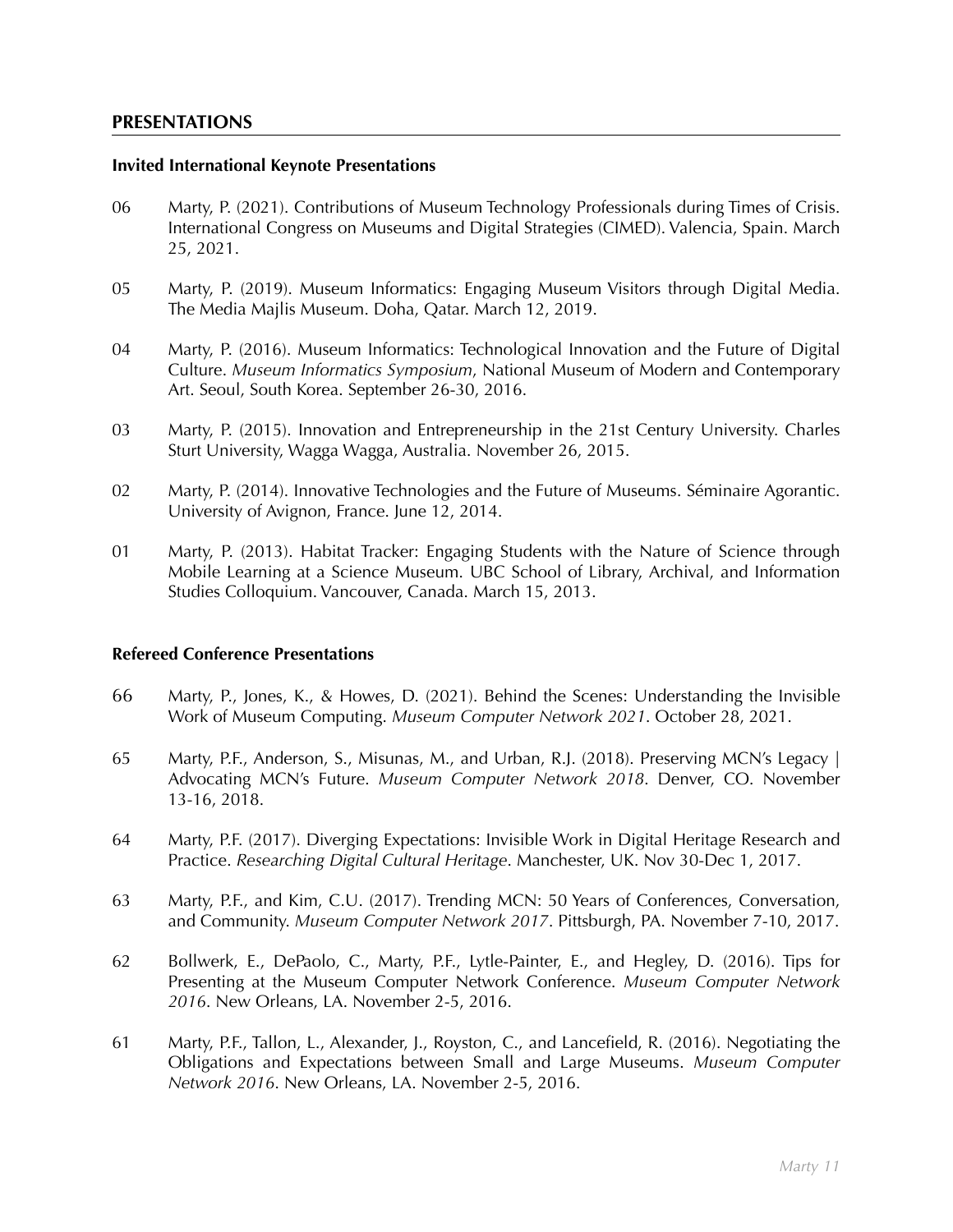- 60 Lancefield, R., Chun, S., Wyman, B., and Marty, P.F. (2016). 20/20: 20 Years of MW Papers in Review. *Museums and the Web 2016*. Los Angeles, CA. April 6-10, 2016.
- 59 Urban, R.J., Coleman, L-E., Marty, P.F. (2014). Libraries, Archives, and Museums: Connecting Educational Communities and Cultures. *American Society for Information Science and Technology (ASIST)*. Seattle, WA. November 2-5, 2014.
- 58 Coleman, L-E., Urban, R.J., Marty, P.F., Braun, K. (2014). LAM at Universities: Convergence in Graduate Education. *American Society for Information Science and Technology (ASIST)*. Seattle, WA. November 2-5, 2014.
- 57 Marty, P.F. (2014). Yearning to Fly: The Roots of our Ambitions and the Future of Museum Technology. *Museums and the Web 2014*. Baltimore, MD. April 2-5, 2014.
- 56 Southerland, S., Mendenhall, A., Schellinger, J., Alemanne, N., Clark, A., Sampson, V., Douglas, I., Kazmer, M.M., & Marty, P.F. (2014). Fostering Elementary Students' Understanding of Scientific Inquiry: Leveraging Informal Settings and Digital Technology. *American Educational Research Association (AERA)*. Philadelphia, PA. April 3-7, 2014.
- 55 Alemanne, N.D., Kazmer, M.M., & Marty, P.F. (2013). Habitat Tracker: Digital literacy and scientific inquiry in informal learning environments. *iConference 2013*. Fort Worth, TX. February 12-15, 2013.
- 54 Alemanne, N.D., Kazmer, M.M., & Marty, P.F. (2013). Habitat Tracker: Learning about scientific inquiry through digital journaling in wildlife centers. *iConference 2013*. Fort Worth, TX. February 12-15, 2013.
- 53 Most, L.R., Kazmer, M.M., & Marty, P.F. (2012). It takes several villages: A longitudinal analysis of the Librarians Serving the Public and the Florida Leaders & Managers projects. *Association for Library and Information Science Education (ALISE)*. Dallas, TX. January 17-20, 2012.
- 52 Marty, P.F. (2011). Habitat Tracker: Learning About Scientific Inquiry Through Digital Journaling in Wildlife Centers. *FCR-STEM Conference*. Destin, FL. December 2-4, 2011.
- 51 Marty, P.F. (2011). Augmented Reality in Museums. *Museum Computer Network Annual Meeting*. Atlanta, GA. November 16-19, 2011.
- 50 Clark, A., Marty, P.F., Mendenhall, A., & Alemanne, N.D. (2011). Habitat Tracker: Learning about scientific inquiry through digital journaling in wildlife centers. *World Conference on E-Learning in Corporate, Government, Healthcare, and Higher Education (E-Learn 2011).* Honolulu, HI. October 17-21, 2011.
- 49 Mendenhall, A., Marty, P.F., Alemanne, N.D., & Clark, A. (2011). Promoting scientific inquiry through student-centered activities and mobile learning technology at a wildlife center. *World Conference on E-Learning in Corporate, Government, Healthcare, and Higher Education (E-Learn 2011).* Honolulu, HI. October 17-21, 2011.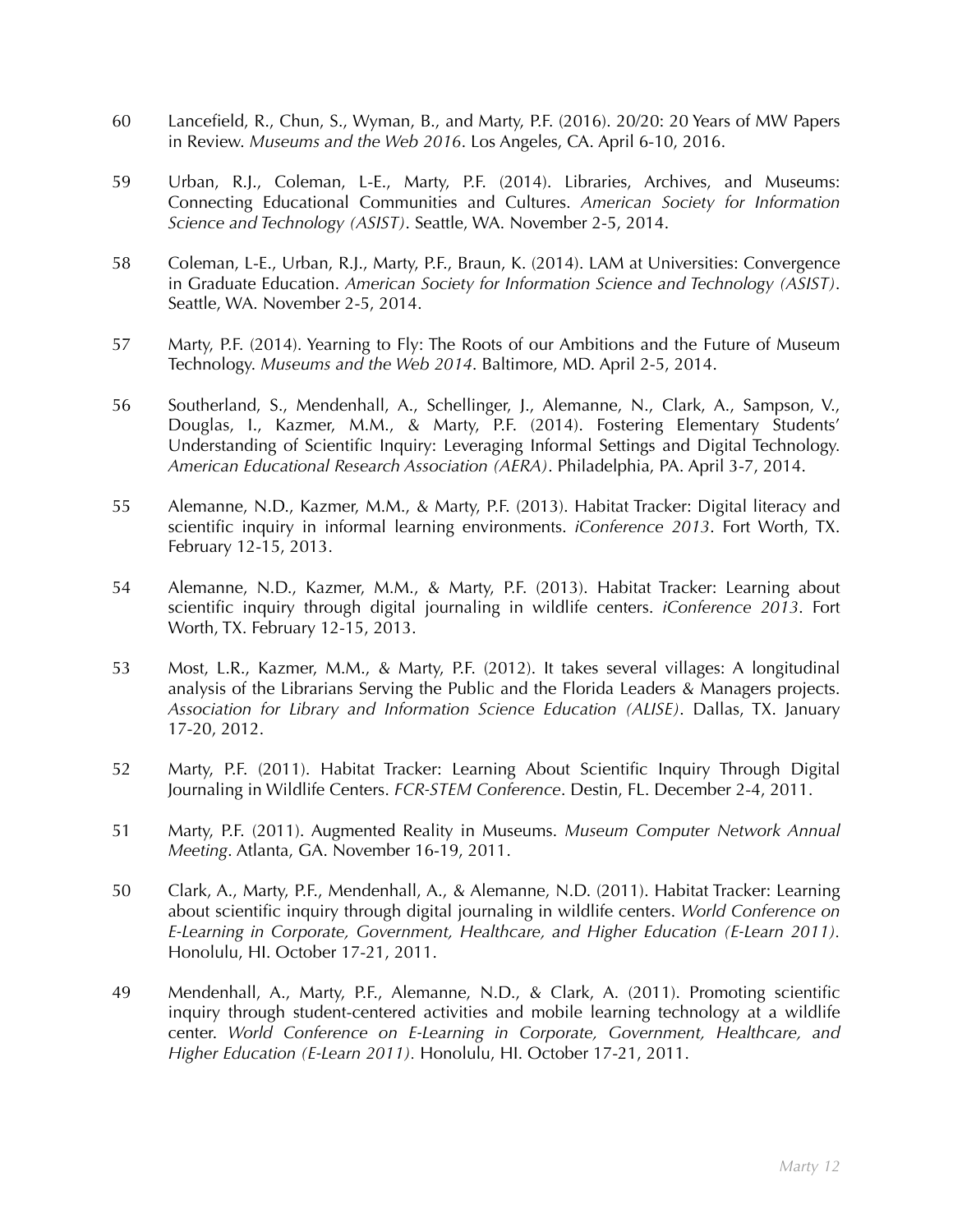- 48 Mendenhall, A., Marty, P.F., Douglas, I., Southerland, S., Sampson, V., Alemanne, N.D., & Clark, A. (2011). Usability study of mobile learning technology: A holistic evaluation of a field observation experience. *World Conference on E-Learning in Corporate, Government, Healthcare, and Higher Education (E-Learn 2011).* Honolulu, HI. October 17-21, 2011.
- 47 Marty, P.F. (2011). Habitat Tracker: Learning About Scientific Inquiry Through Digital Journaling in Wildlife Centers. *Museums and the Web*. Philadelphia, PA. April 6-9, 2011.
- 46 Marty, P.F. (2011). Habitat Tracker: Learning About Scientific Inquiry Through Digital Journaling in Wildlife Centers. *WebWise*. Washington, DC. March 9-11, 2011.
- 45 Marty, P.F. (2011). Preparing LIS Students for Cultural Heritage Careers. *Association for Library and Information Science Education (ALISE)*. San Diego, CA, January 4-7, 2011.
- 44 Marty, P.F. (2010). Habitat Tracker: Learning About Scientific Inquiry Through Digital Journaling in Wildlife Centers. *Museum Computer Network Annual Meeting*. Austin, TX. October 27-30, 2010.
- 43 Marty, P.F. (2010). Preparing LIS Students for Museum Careers. *Museum Computer Network Annual Meeting*. Austin, TX. October 27-30, 2010.
- 42 Kazmer, M.M., Bertot, J.C., Sloan, T., Most, L., Jörgensen, C., & Marty, P.F. (2010). Fostering Collaboration in the Field: The Florida Leaders and Managers Project. *Association for Library and Information Science Education Annual Conference*. Boston, MA. January 11-14, 2010.
- 41 Marty, P.F. (2009). Tapping the Experts: Analyzing Queries on MCN-L. *Museum Computer Network Annual Meeting*. Portland, OR. November 11-14, 2009.
- 40 Marty, P.F. (2009). Digital Convergence: Libraries, Archives, and Museums in the Information Age. *Museum Computer Network Annual Meeting*. Portland, OR. November 11-14, 2009.
- 39 Burnett, G., Burnett, K., Hinnant, C. C., Kazmer, M. M., Marty, P. F., & Stvilia, B. (2009). *Virtual scientific teams: Life-cycle formation and long-term scientific collaboration*. Social Informatics Research Symposium, American Society for Information Science & Technology Annual Meeting. Vancouver, BC, Canada, November, 2009.
- 38 Marty, P.F. (2008). Engaging audiences by connecting to collections online. *UK Museums and the Web Annual Conference*. University of Leicester, UK. June 19, 2008. (Invited Keynote Speaker).
- 37 Marty, P.F. (2008). Digital cultural heritage and the future of the national museum. *NaMu: Making National Museums Conference*. University of Leicester, UK. June 16-18, 2008. (Invited Keynote Speaker).
- 36 Marty, P.F. (2008). An Introduction to Web 2.0 for Libraries and Museums. *WebWise*. Miami, FL. March 5-7, 2008.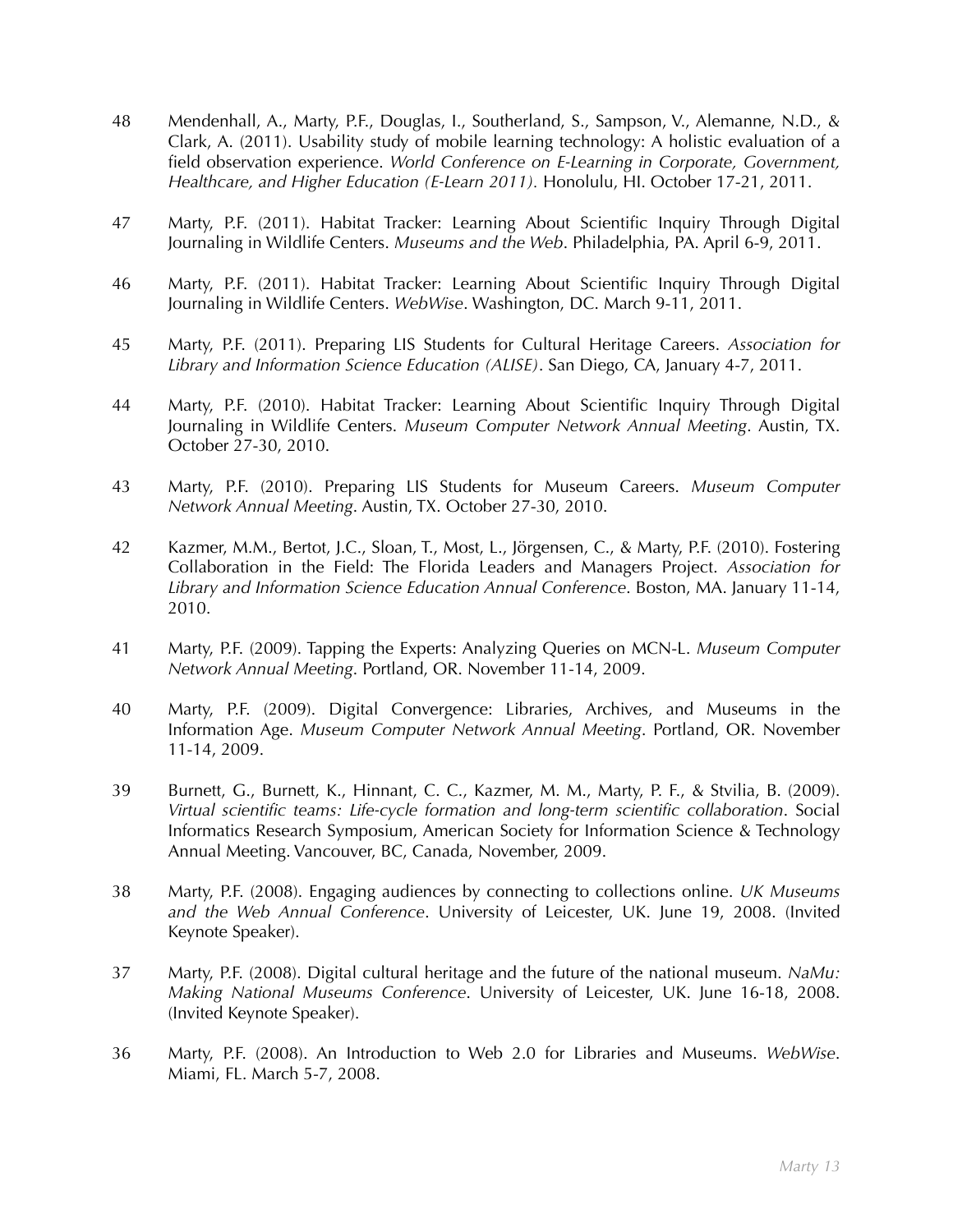- 35 Marty, P.F. (2007). Museum Studies and LIS: Where do we go from here? *Museum Computer Network Annual Meeting*. Chicago, IL. November 7-10, 2007.
- 34 Marty, P.F. (2007). Museums on the MUVE: Shaping the Future. *Museum Computer Network Annual Meeting*. Chicago, IL. November 7-10, 2007.
- 33 Marty, P.F. (2007). Social Computing in LIS Education: Teaching what we do, by doing what we do. *American Society for Information Science and Technology Annual Meeting*. Milwaukee, WI. October 18-25, 2007.
- 32 Marty, P.F. (2007). The Live Usability Lab: Open Access Archives and Digital Repositories. *American Society for Information Science and Technology Annual Meeting*. Milwaukee, WI. October 18-25, 2007.
- 31 Marty, P.F. (2007). Personal Favorites and Museum Collections. *American Association of Museums Annual Meeting*. Chicago, IL. May 13-17, 2007.
- 30 Marty, P.F. (2007). Preparing the Next Generation of Museum Information Professionals. *American Association of Museums Annual Meeting*. Chicago, IL. May 13-17, 2007.
- 29 Marty, P.F. (2007). The Digital Museum in the Life of the User. *Digital Humanities*. Urbana, IL. June 2-8, 2007.
- 28 Urban, R.J., Marty, P.F., & Twidale, M.B. (2007). A Second Life for your Museum: The use of 3D collaborative virtual environments by museums. *Museums and the Web*. San Francisco, CA. April 11-14, 2007.
- 27 Marty, P.F. (2007). Undergraduate Programs in LIS Schools. *Association for Library and Information Science Education Annual Conference*. Seattle, WA. January 15-19, 2007.
- 26 Marty, P.F. (2006). The New Museum Information Professional. *Museum Computer Network Annual Meeting*. Pasadena, CA. November 8-11, 2006.
- 25 Marty, P.F. (2006). Personal Digital Collections in Museums. *American Society for Information Science and Technology Annual Meeting*. Austin, TX. November 4-8, 2006.
- 24 Marty, P.F. (2006). The Crisis in Museum Research. *American Association of Museums Annual Meeting*. Boston, MA. April 27-May 1, 2006.
- 23 Marty, P.F. (2006). The Convergence of Digital Museums and Digital Libraries. *Florida Library Association Annual Conference*. Lake Buena Vista, FL. April 18-21, 2006.
- 22 Marty, P.F. (2006). The State of User Research for Online Museums. *Museums and the Web*. Albuquerque, NM. March 21-25, 2006.
- 21 Marty, P.F. (2005). The Digital Museum in the Life of the User. *Museum Computer Network Annual Meeting*. Boston, MA. November 2-5, 2005.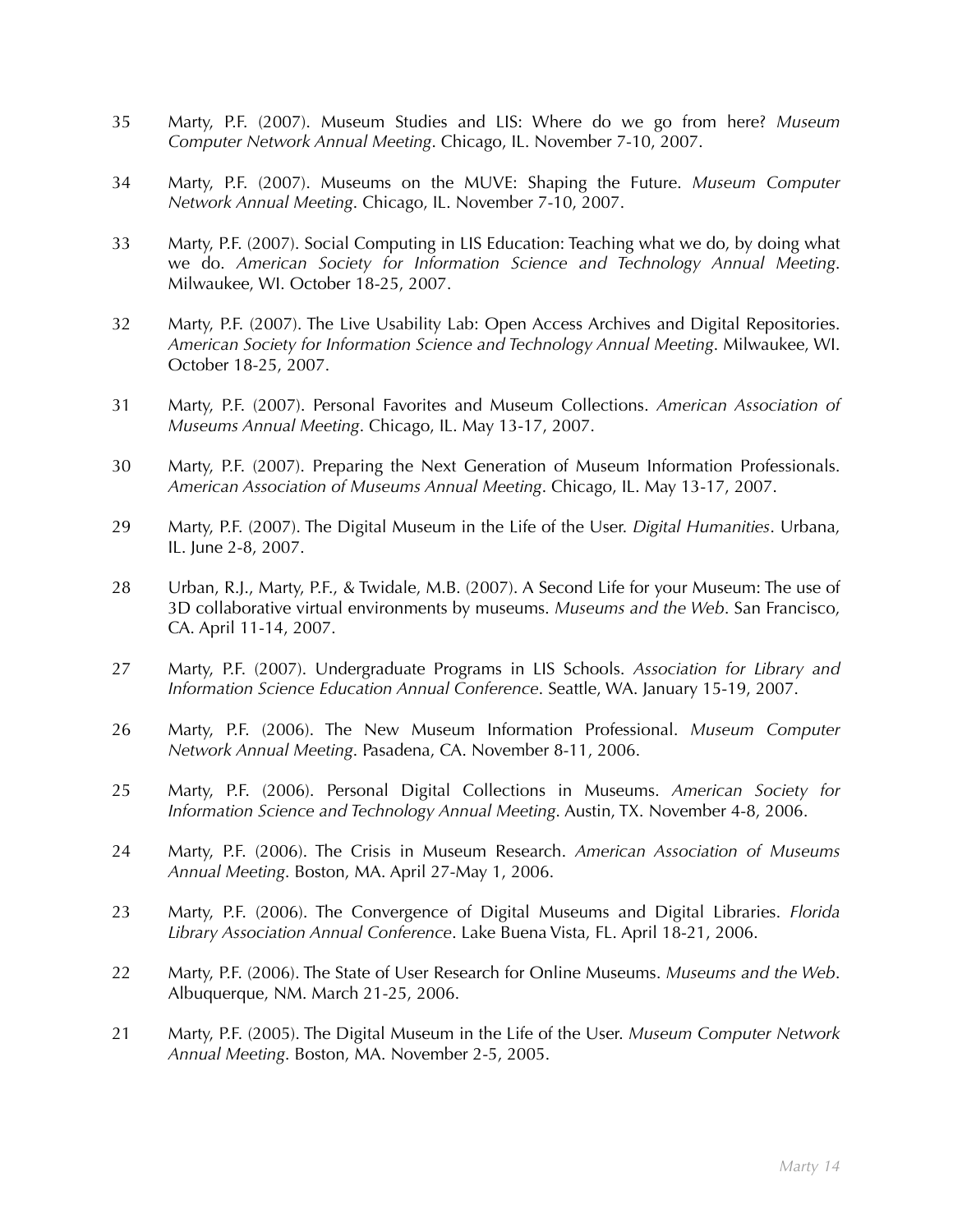- 20 Marty, P.F. (2005). The Digital Museum in the Life of the User. *American Society for Information Science and Technology Annual Meeting*. Charlotte, NC. October 28 - November 2, 2005.
- 19 Marty, P.F. (2005). The Digital Museum in the Life of the User. *Museums and the Web*. Vancouver, CA. March 13-16, 2005.
- 18 Marty, P.F. (2005). So You Want To Work In A Museum: Guiding the Careers of Future Museum Information Professionals. *Association for Library and Information Science Education Annual Conference*. Boston, MA. January 11-14, 2005.
- 17 Marty, P.F. (2004). The Changing Role of the Museum Webmaster. *Museums and the Web*. Washington, D.C. March 31-April 4, 2004.
- 16 Marty, P.F. (2003). Meeting Information Literacy Needs in the Modern Museum. *Museum Computer Network Annual Meeting*. Las Vegas, NV. November 5-8, 2003.
- 15 Marty, P.F. (2003). Overcoming Technology Phobias in Small Museums. *Florida Association of Museums Annual Meeting*. Jacksonville, FL. September 7-10, 2003.
- 14 Marty, P.F. & Twidale, M.B. (2003). Better Web Site Design in 30 Minutes. *American Association of Museums Annual Meeting*. Portland, OR. May 18-22, 2003.
- 13 Marty, P.F. & Sheahan, S. (2003). Evaluating the Authenticity of Egyptian Cartonnage Fragments. *Museums and the Web*. Charlotte, N.C. March 18-22, 2003.
- 12 Marty, P.F. (2002). Museum Informatics and LIS Education. *Association for Library and Information Science Education Annual Conference*. New Orleans, LA. January 15-18, 2002.
- 11 Twidale, M.B. & Marty, P.F. (2000). Coping with errors: the importance of process data in robust sociotechnical systems. *ACM Conference on Computer-Supported Cooperative Work*. Philadelphia, PA. December 2-6, 2000.
- 10 Marty, P.F. (2000). Designing for unanticipated use: how museum databases evolve. *Museum Computer Network 2000 Annual Conference*. Las Vegas, NV. September 6-9, 2000.
- 09 Marty, P.F. & Twidale, M.B. (2000). Unexpected help with your web-based collections: encouraging data quality feedback from your online visitors. *Museums and the Web*. Minneapolis, MN. April 16-19, 2000.
- 08 Marty, P.F. (1999). Museum Informatics and information infrastructures: Supporting collaboration across intra-museum boundaries. *International Cultural Heritage Informatics Meeting*. Washington, D.C. September 22-26, 1999.
- 07 Marty, P.F. (1999). When Museum Walls Disappear. *Illinois Association of Museums Conference*. Urbana, IL. September 16-17, 1999.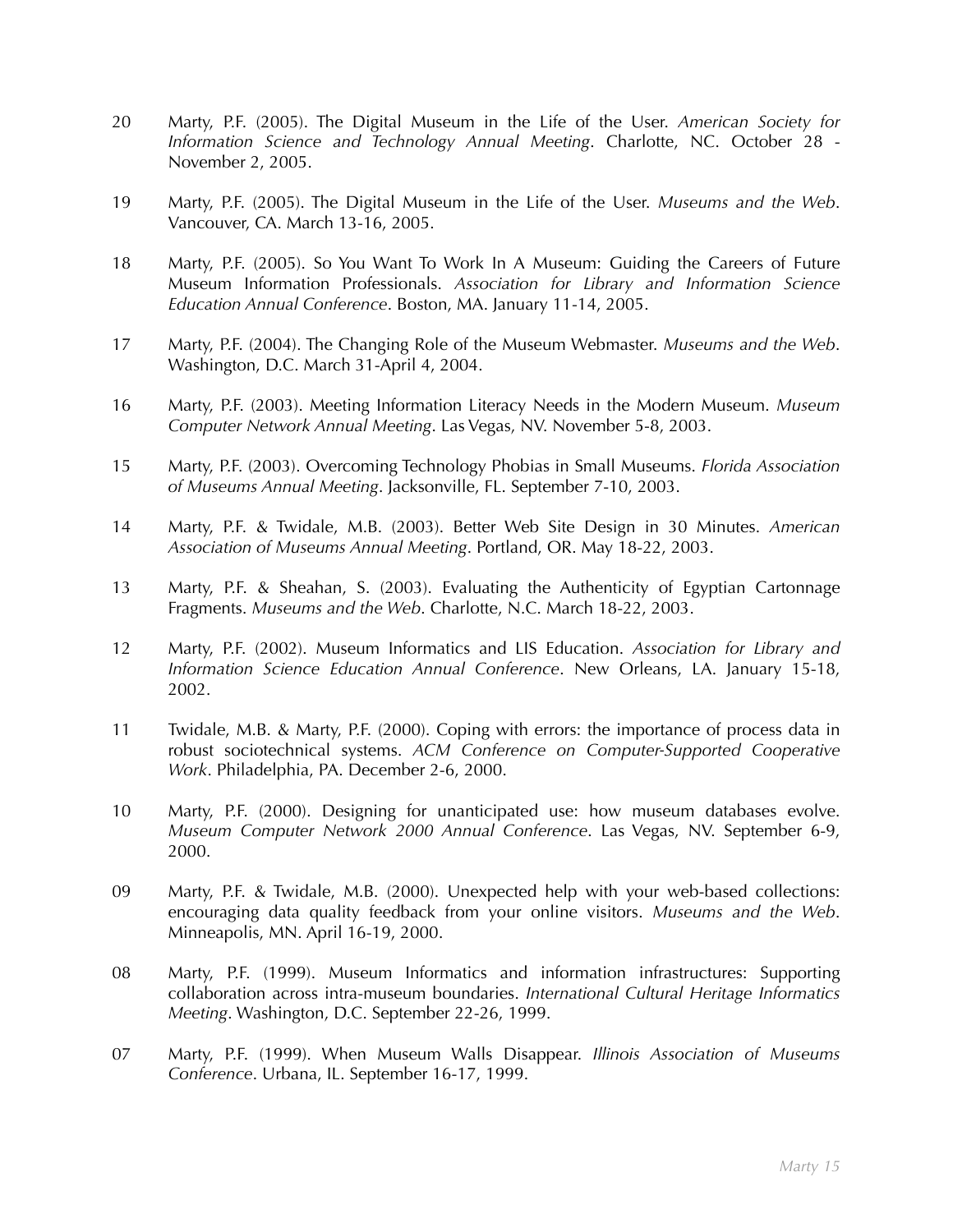- 06 Marty, P.F. (1999). Online exhibit design: Building a museum over the world wide web. *Museums and the Web*. New Orleans, LA. March 11-14, 1999.
- 05 Marty, P.F. (1995). The Use of Computers in the Teaching of History. *10th Annual Association for History and Computing Conference*. Montreal, CA. August 24-26, 1995.
- 04 Marty, P.F. (1994). Teaching Classical History with Computer Simulations. *Annual Illinois Classical Conference*. Chicago, IL. October 7-8, 1994.
- 03 Marty, P.F. (1994). The Use of Historical Simulations in the Teaching of History. *Annual Honors Council of the Illinois Region Conference*. Urbana, IL. March 25-26, 1994.
- 02 Marty, P.F. (1993). Roman Hegemony and Italy: Rome and Capua (343-211 BCE). *24th Annual Interdisciplinary Committee for the Advancement of Early Studies Conference*. October 15-16, 1993.
- 01 Marty, P.F. (1993). The Influence of the Eleusinian Mysteries on the History of Athens and Eleusis. *24th Annual Interdisciplinary Committee for the Advancement of Early Studies Conference*. October 15-16, 1993.

#### **Invited Lectures and Interactions**

- 63 Marty, P. (2021). Museum Informatics. INFOcon 2021: iLighting the Way. iSchools Organization. October 19-21, 2021.
- 62 Marty, P. (2021). Museum Informatics: People, Information, and Technology in Museums. *Guest Lecture*, University of Illinois. September 23, 2021.
- 61 Marty, P. (2021). Meta-disciplines and Invisible Work. Journeys in Research Podcast. Florida State University. July 22, 2021.
- 60 Marty, P. (2021). Is Google Making Us Stupid? CCI Family and Friends Weekend. Florida State University. February 5, 2021.
- 59 Marty, P. (2020). The Ethical Obligations of Full Professors. Full Professor Workshop Series. Florida State University. December 9, 2020.
- 58 Marty, P. (2020). Is Google Making Us Stupid? University Libraries Professional Development Symposium. Florida State University. June 23, 2020.
- 57 Marty, P. (2020). Is Google Making Us Stupid? Faculty Luncheon Series. Florida State University. January 14, 2020.
- 56 Marty, P. (2019). Is Google Making Us Stupid? University High School Alumni Lecture Series. University of Illinois. October 4, 2019.
- 55 Marty, P. (2018). Innovation Centers and the Information Schools. School of Information Sciences. University of Illinois. April 12, 2018.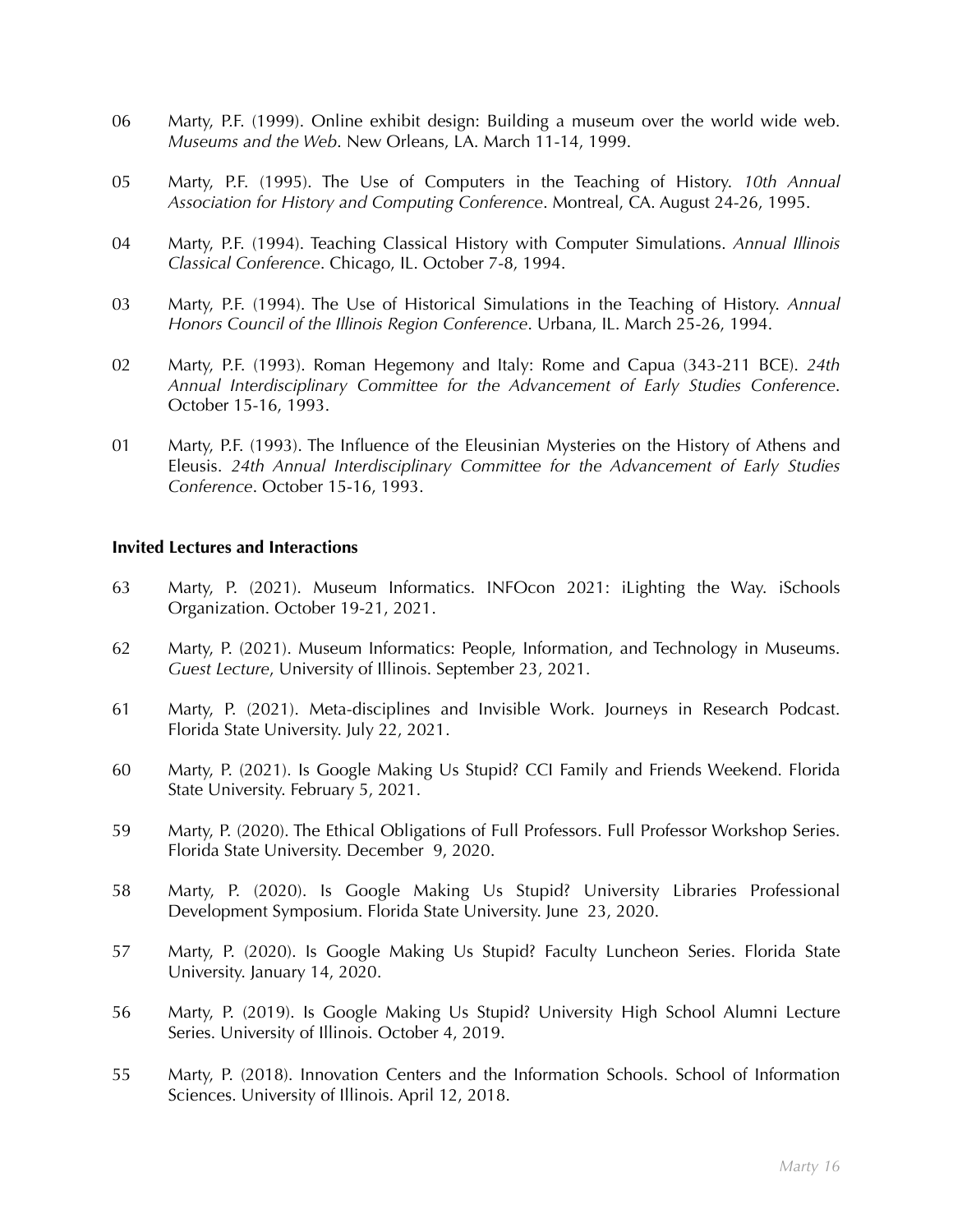- 54 Marty, P. (2018). Museum Informatics: Research and Practice at the Intersection of Information, Culture, and Technology. *Digital Scholars*. Florida State University. April 4.
- 53 Marty, P. (2018-2019). Museum Informatics: People, Information, and Technology in Museums. *Guest Lecture*, University of Illinois. Feb 22, 2018; Feb 28, 2019.
- 52 Marty, P. (2017-2018). Is Google Making Us Stupid? *Undergraduate Honors Colloquium*, Florida State University. Feb 21, March 28, Sept 25, 2017; Oct 25, 2018.
- 51 Marty, P. (2016). The Invisible Work of Museum Information Professionals. *Museum Informatics Symposium*, National Museum of Modern and Contemporary Art. Seoul, South Korea. September 26-30, 2016.
- 50 Marty, P.F., and Armstrong, K. (2016). Infographics Workshop. Florida State University. July 26, 2016.
- 49 Bicknell, T., Mitroff Silvers, D., Wyman, B., and Marty, P.F. (2016). Web Crit Panel. *Museums and the Web 2016*. Los Angeles, CA. April 6-10, 2016.
- 48 Marty, P. (2015). Usability Labs and Makerspaces as Centers for Innovation. Charles Sturt University, Wagga Wagga, Australia. November 25, 2015.
- 47 Marty, P. (2014). Hackathon 101: Innovating with Information Technology. FSU President's Club College. Tallahassee, FL. April 11, 2014.
- 46 Marty, P. (2014). Encouraging Student Innovation and Entrepreneurship. FSU Digitech Forum. Tallahassee, FL. March 27, 2014.
- 45 Marty, P. (2014). Crossing Boundaries in the Inclusive Museum: The Evolution of Visitor Access to Museum Collections through Innovative Technologies. FSU Faculty Fellows Forum. Tallahassee, FL. March 20, 2014.
- 44 Marty, P. (2013). Human Computer Interaction in Informal Science Education. Indian Pueblo Cultural Center / Ideum, Inc. Albuquerque, NM. June 11-14, 2013.
- 43 Marty, P. (2013). Information Professionals in the Digital Museum. FSU Student Chapter of the ALA Lecture Series. Tallahassee, FL. January 25, 2013.
- 42 Marty, P. (2012). Museum Informatics. University of Colorado, Boulder, Museum Studies Program. October 23, 2012.
- 41 Marty, P. (2012). Habitat Tracker: Engaging Students and Teachers with the Nature of Science. Institute of Education Sciences Brownbag Lecture. July 18, 2012.
- 40 Marty, P. (2012). Usability and Interface Design. Florida State University Association of Information Technology Professionals Feed Your Brain Lecture Series. April 6, 2012.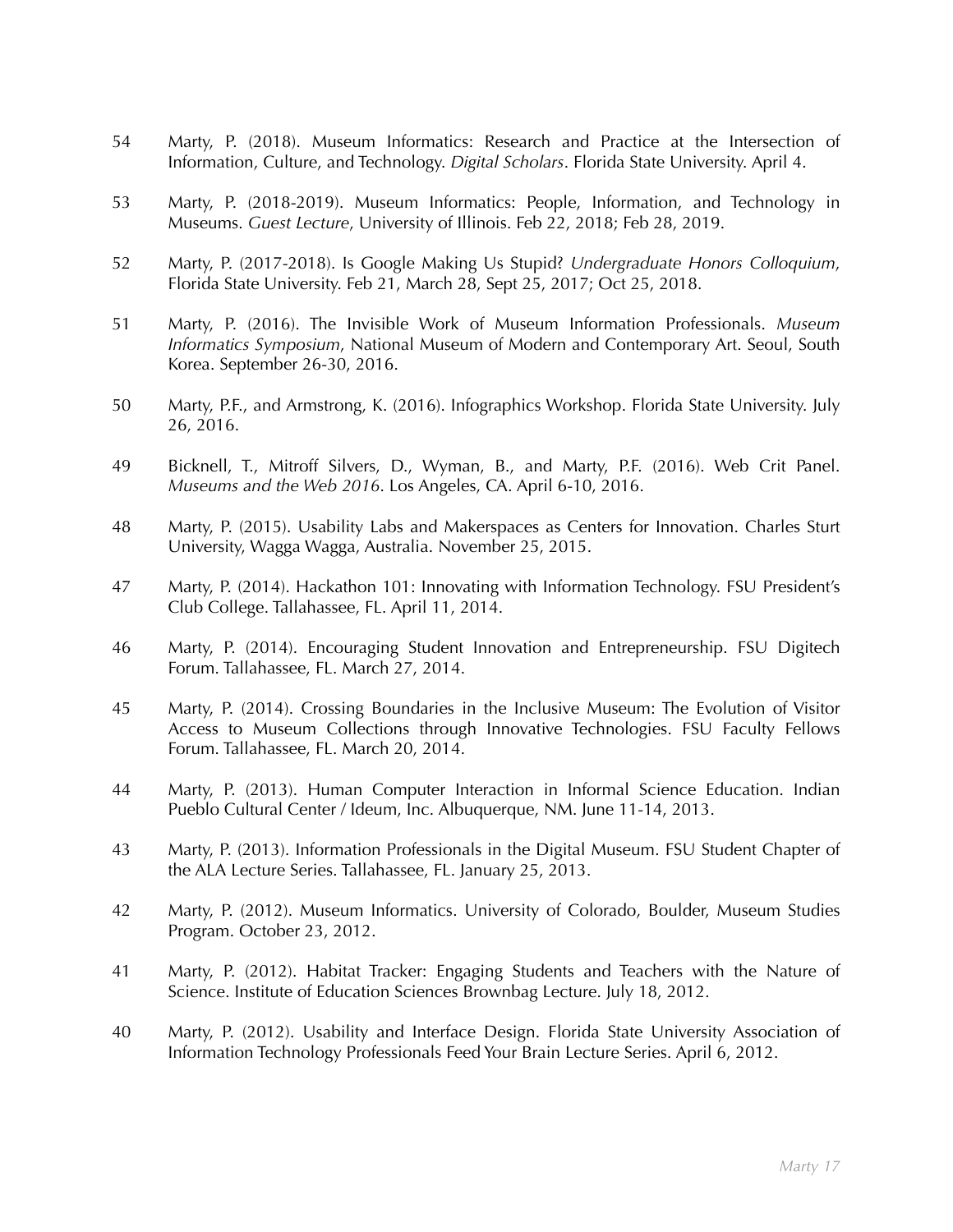- 39 Marty, P.F. (2012). Habitat Tracker: Learning About Scientific Inquiry Through Digital Journaling in Wildlife Centers. International Association of Laboratory Schools Conference. Tallahassee, FL. March 29, 2012.
- 38 Marty, P. (2011). Usability Analysis of Museum Websites. Johns Hopkins University Museum Studies Program. October 14, 2011.
- 37 Marty, P. (2011). Museum Informatics: Information Work in Museums. Museum, Arts, and Humanities Division of the Special Libraries Association Webinar Series. August 4, 2011.
- 36 Marty, P.F. (2011). Habitat Tracker: Learning About Scientific Inquiry Through Digital Journaling in Wildlife Centers. National High Magnetic Field Laboratory Research Experience for Teachers (RET) Program. Tallahassee, FL. June 23, 2011.
- 35 Marty, P. (2011). Museum Informatics: Information Work in Museums. FSU Student Chapter of the ALA Lecture Series. Tallahassee, FL. June 17, 2011.
- 34 Marty, P.F. (2011). Information Work in Museums: A Historical Approach. Libraries and the Cultural Record Editorial Board Meeting. Austin, TX. April 14-15, 2011.
- 33 Marty, P.F. (2011). Augmented Reality, Mobile Computing, and Your Life in the Museum of the Future. TEDxFSU. Tallahassee, FL. March 25, 2011.
- 32 Marty, P.F. (2011). Off the Tracks—Laying New Lines for Digital Humanities Scholars. University of Maryland. January 20-21, 2011.
- 31 Marty, P.F. (2010). Engaging Curators and Involving Users in the Co-Construction of Digital Knowledge. DigCCurr Public Symposium: Engaging Communities for the Curation of Digital Products of Scholarly Endeavors. University of North Carolina, Chapel Hill. January 8, 2010.
- 30 Marty, P.F. (2009). Re-Imagining the Museum. Princeton University. October 22-23, 2009.
- 29 Marty, P.F. (2009). Digital Convergence: Libraries, Archives, and Museums in the Information Age. Brownbag Lecture, Graduate School of Library and Information Science, University of Illinois at Urbana-Champaign. June 22, 2009.
- 28 Marty, P.F. (2008). Museums in Second Life. Teaching and Learning in Second Life Conference, Center for Teaching and Learning, Florida State University. November 13, 2008.
- 27 Marty, P.F. (2008). Cultural Heritage and the Information Profession. Research Colloquium, College of Information, Florida State University. September 24, 2008.
- 26 Marty, P.F. & Douglas, I. (2008). Live Usability Lab. Claude Pepper Center, Florida State University. September 23, 2008.
- 25 Marty, P.F. & Twidale, M.B. (2008). Usability Lab. Museums and the Web. Montreal, CA. April 8-12, 2008.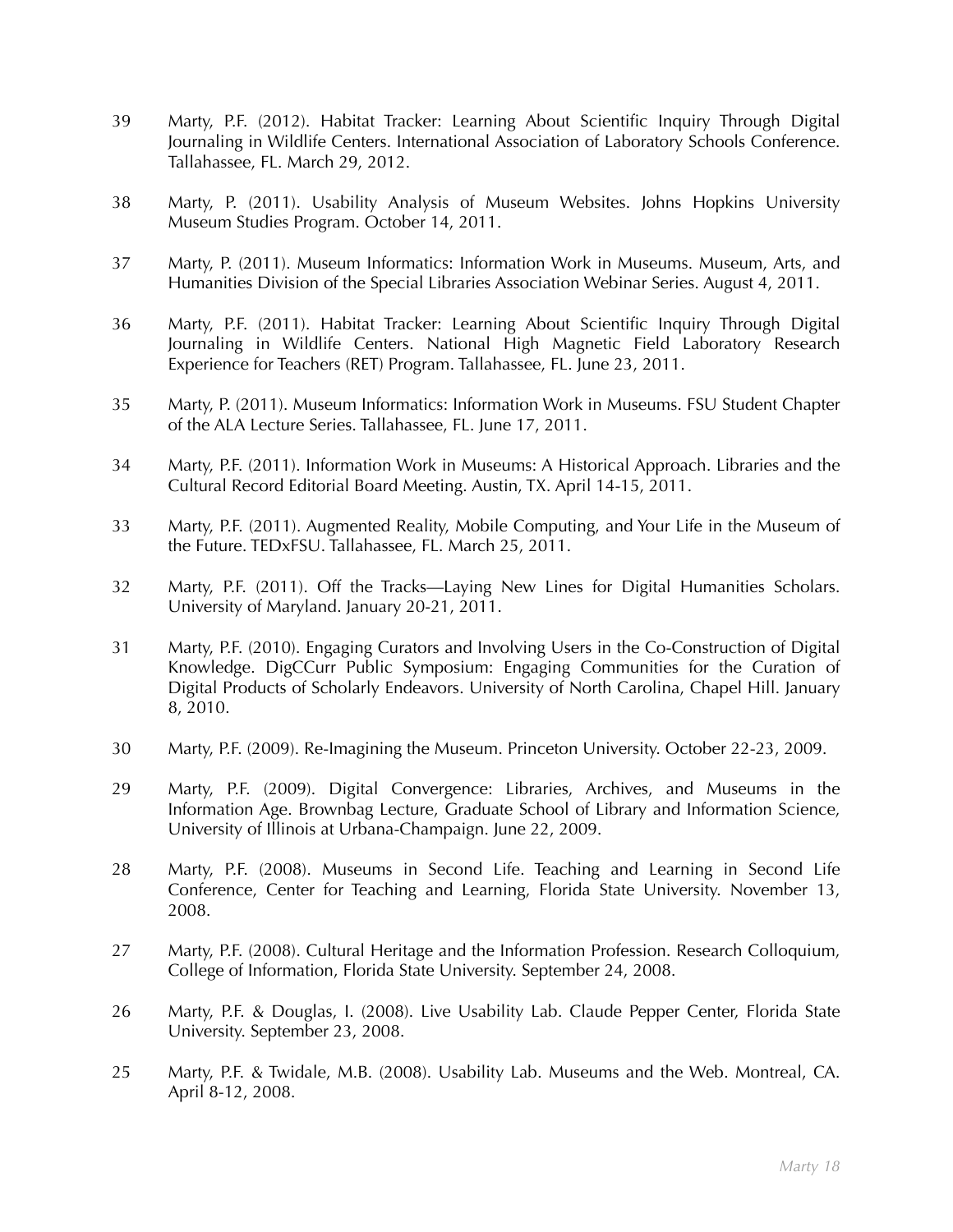- 24 Marty, P.F., Mon, L., & Jörgensen, P. (2008). A Second Life for FSU: Teaching and Learning in MUVE. Teaching with Technology Showcase, FSU Center for Teaching and Learning. Tallahassee, FL. February 6, 2008.
- 23 Marty, P.F. (2008). Technology in the Arts: Digital Images in Museums. Mary Brogan Museum of Art and Science. Tallahassee, FL. January 23, 2008.
- 22 Marty, P.F. (2007). Picture This: Digital Museum Images in the Classroom. Mary Brogan Museum of Art and Science. Tallahassee, FL. August 25, 2007.
- 21 Marty, P.F. & Twidale, M.B. (2007). Usability Lab & Workshop. Museums and the Web. San Francisco, CA. April 11-14, 2007.
- 20 Marty, P.F. (2007). Museum Informatics. Brownbag Seminar, College of Information, Florida State University, February 28, 2007.
- 19 Marty, P.F. & Twidale, M.B. (2006). Usability Lab & Workshop. Museums and the Web. Albuquerque, NM. March 21-25, 2006.
- 18 Marty, P.F. (2005). 21st Century Museum Visitors & Digital Museum Resources. Center for Information as Evidence, Graduate School of Education & Information Studies, UCLA, December 15, 2005.
- 17 Marty, P.F. (2005). The Changing Nature of Information Work in Museums. iForum Lecture Series, School of Information, University of Texas at Austin, October 20, 2005.
- 16 Marty, P.F. & Twidale, M.B. (2005). Usability Lab & Workshop. Museums and the Web. Vancouver, CA. April 13, 2005.
- 15 Marty, P.F. (2005). Assessing the Effectiveness of LIS Students Working in Museums. Faculty Roundtable Discussion, Graduate School of Library and Information Science, University of Illinois at Urbana-Champaign, February 11, 2005.
- 14 Marty, P.F. (2005). 21st Century Museum Collections. ASIST Student Chapter Lecture, Graduate School of Library and Information Science, University of Illinois at Urbana-Champaign, February 11, 2005.
- 13 Marty, P.F. (2005). Website Design Workshop. Boston Museum of Fine Arts. Boston, MA. January 13, 2005.
- 12 Marty, P.F. (2004). Lost in Gallery Space: A Conceptual Framework for Analyzing Usability Flaws in Museum Websites. Fall 2004 Colloquium Series, College of Information, Florida State University, October 22, 2004.
- 11 Marty, P.F. & Twidale, M.B. (2004). Usability Workshop. Museums and the Web. Washington, D.C. March 31, 2004.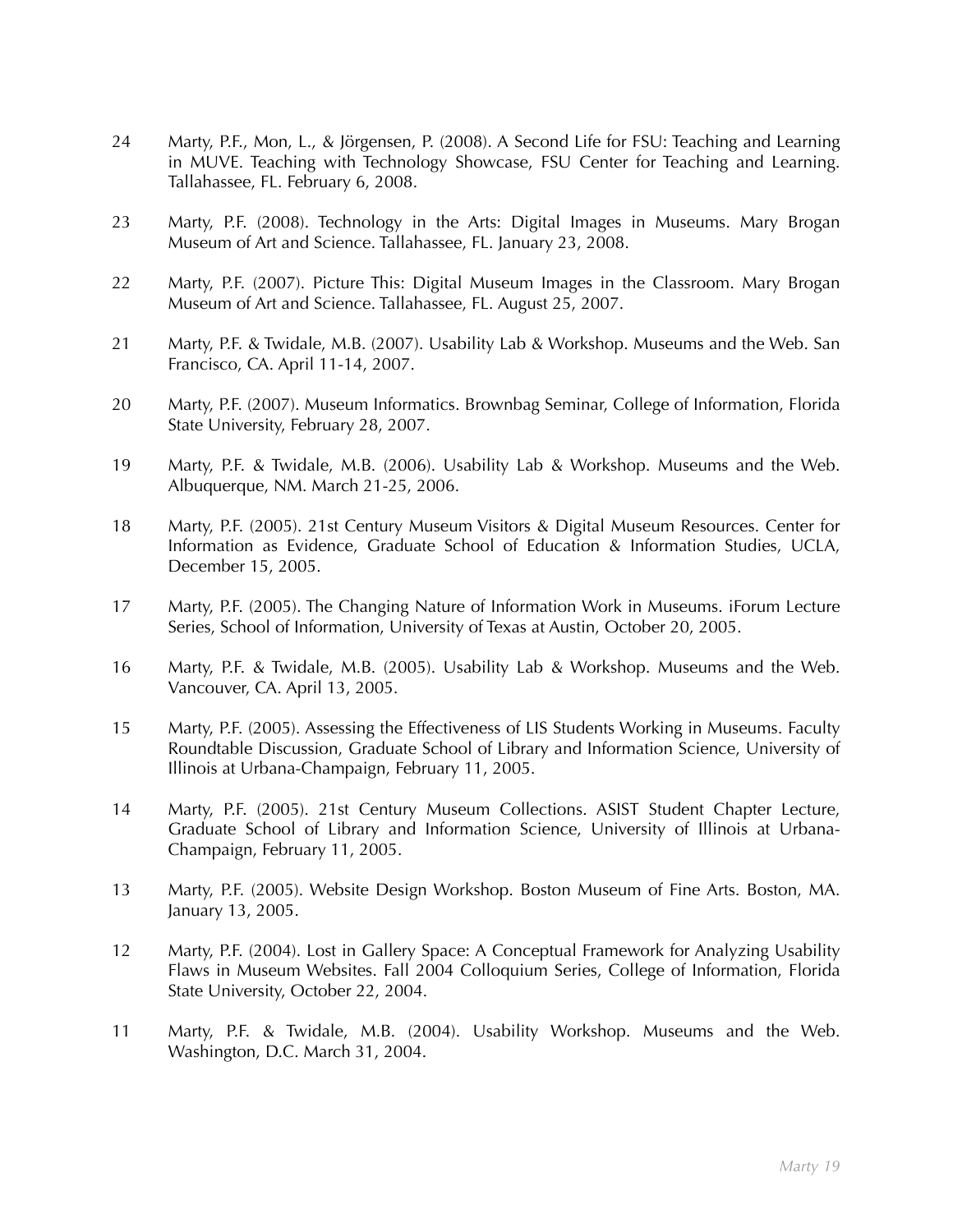- 10 Marty, P.F. (2003). The Challenge of Museum Informatics. Ringling Museum of Art, Sarasota FL, December 8, 2003.
- 09 Marty, P.F. & Twidale, M.B. (2003). The Importance of Usability for Museum Websites. Smithsonian Institution. Washington, DC. September 29, 2003.
- 08 Marty, P.F. & Twidale, M.B. (2003). Usability Workshop. Smithsonian Institution. Washington, DC. September 30, 2003.
- 07 Marty, P.F. & Twidale, M.B. (2003). Usability Workshop. American Association of Museums. Portland, OR. May 20, 2003.
- 06 Marty, P.F. & Twidale, M.B. (2003). Usability Workshop. Museums and the Web. Charlotte, NC. March 19, 2003.
- 05 Marty, P.F. & Twidale, M.B. (2002). Usability Workshop. Museums and the Web. Boston, MA. April 17, 2002.
- 04 Marty, P.F. & Twidale, M.B. (2001). Usability Workshop. Museums and the Web. Seattle, WA. March 13, 2001.
- 03 Marty, P.F. (1999). Collaborative Technologies in Museums. Graduate School of Library and Information Science ProSeminar Series, University of Illinois at Urbana-Champaign, April 20, 1999.
- 02 Marty, P.F. (1999). Information Science and Technology in Museums. Chancellor's Scholar Seminar Series, University of Illinois at Urbana-Champaign, April 13, 1999.
- 01 Marty, P.F. (1997). Database Publishing on the Internet. Advanced Information Technology Faculty Seminar, University of Illinois at Urbana-Champaign, May 29, 1997.

### **Poster Presentations**

- 13 Coleman, L-E., Urban, R.J., Marty, P.F., Braun, K. (2014). LAM at Universities: Convergence in Graduate Education. *American Society for Information Science and Technology (ASIST)*. Seattle, WA. November 2-5, 2014.
- 12 Mendenhall, A., Schellinger, J., Alemanne, N., Clark, A., Southerland, S., Sampson, V., Douglas, I., Kazmer, M.M., & Marty, P.F. Habitat Tracker: Engaging Elementary Students with Scientific Inquiry through a Nature of Science Curriculum and a Customized iPad Application. *Association for Educational Communications and Technology (AECT).* Anaheim, CA. October 30-November 2, 2013.
- 11 Clark, A., Marty, P.F., Douglas, I., Southerland, S.A., Sampson, V., Kazmer, M.M., Alemanne, N.D., Mendenhall, A. (2013). Use of a Technology-based Elementary Curriculum focused on Scientific Inquiry: Unexpected Barriers. *National Association for Research in Science Teaching (NARST).* Rio Grande, Puerto Rico. April 6-9, 2013.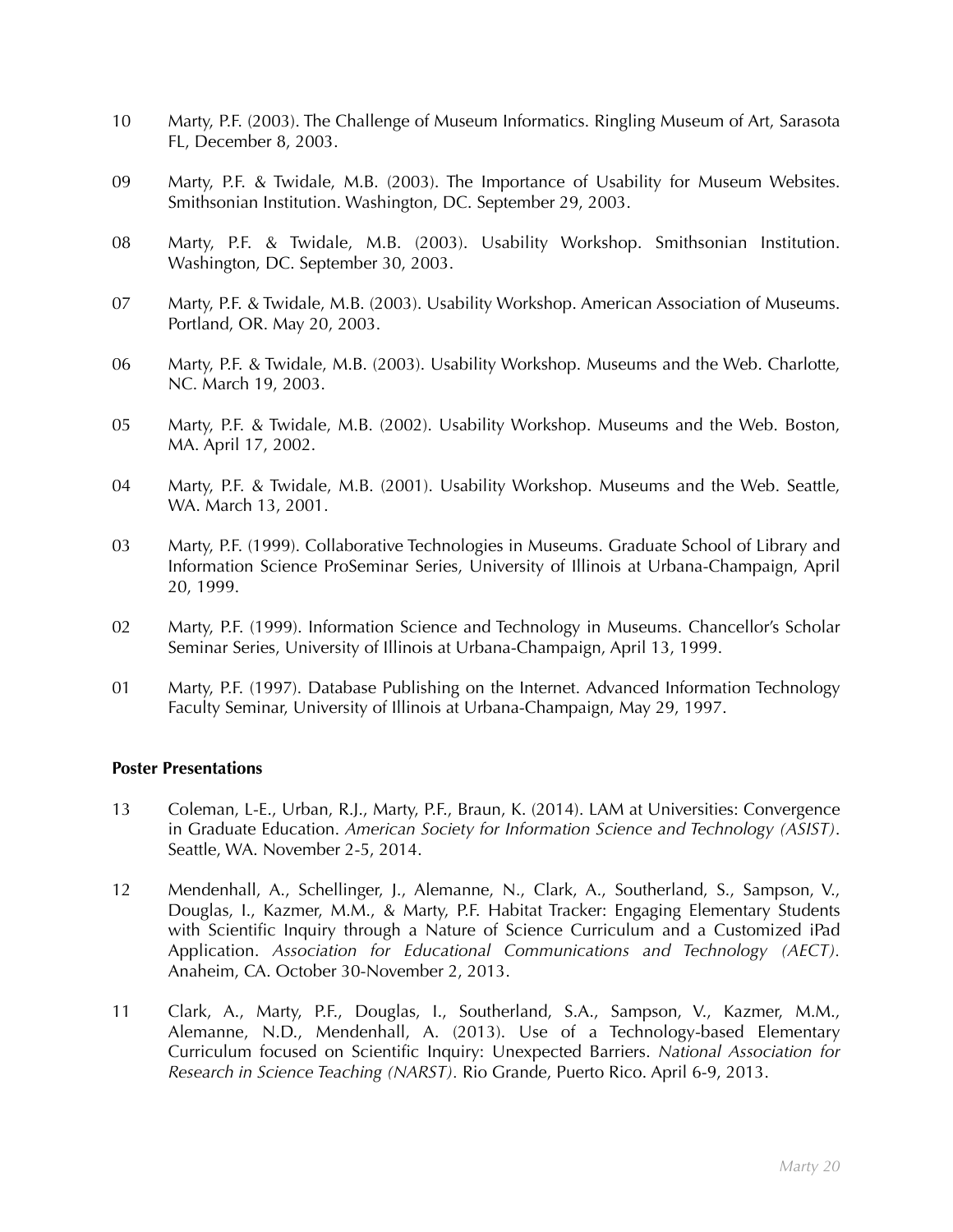- 10 Alemanne, N.D., Marty, P.F., Douglas, I., Southerland, S.A., Sampson, V., Kazmer, M.M., Clark, A., Mendenhall, A. (2012). Habitat Tracker: Engaging Students with Scientific Inquiry Through Technology and Curriculum Support. *American Society for Information Science and Technology (ASIST)*. Baltimore, MD. October 26-30, 2012.
- 09 Clark, A., Southerland, S.A., Marty, P.F., Sampson, V., Douglas, I., Alemanne, N.D., & Mendenhall, A. (2012). Examining the Use of Educative Materials in Fostering Science Teacher Learning about the Nature of Science and Scientific Inquiry. *American Educational Research Association 2012*. Vancouver, CA, April 13-17, 2012.
- 08 Marty, P.F., Douglas, I., Southerland, S.A., Sampson, V., Alemanne, N.D., Clark, A., Mendenhall, A., de la Paz, A., & Yu, C. (2012). Habitat Tracker: Learning About Scientific Inquiry Through Digital Journaling in Wildlife Centers. *iConference 2012*. Toronto, CA, February 7-11, 2012.
- 07 Hinnant, C.C., Stvilia, B., Wu, S., Worrall, A., Burnett, K., Burnett, G., Kazmer, M.M. & Marty, P.F. (2012). Data Curation in Scientific Teams: An Exploratory Study of Condensed Matter Physics at a National Science Lab. *iConference 2012*. Toronto, CA, February 7-11, 2012.
- 06 Worrall, A., Marty, P.F., Roberts, J., Burnett, K., Burnett, G., Hinnant, C.C., Kazmer, M.M., Stvilia, B., & Wu, S. (2012). Observations of the Lifecycles and Information Worlds of Collaborative Scientific Teams at a National Science Lab. *iConference 2012*. Toronto, CA, February 7-11, 2012.
- 05 Hinnant, C. C., Stvilia, B., Burnett, G., Burnett, K., Kazmer, M. M., Marty, P. F., Schindler, K., & Worrall, A. (2011). Team diversity and the quality of scientific publications. *Association for Library and Information Science Education (ALISE)*. San Diego, CA, January 4-7, 2011.
- 04 Stvilia, B., Hinnant, C. C., Schindler, K., Worrall, A., Burnett, G., Burnett, K., Kazmer, M. M., & Marty, P. F. (2010). Composition of scientific teams and publication productivity. *American Society for Information Science and Technology (ASIST)*. Pittsburgh, PA, October 22-27, 2010.
- 03 Burnett, G., Burnett, K., Kazmer, M.M., Marty, P.F., Stvilia, B., Hinnant, C.C., Worrall, A. (2010). Virtual Scientific Teams: Life-Cycle Formation and Long-Term Scientific Collaboration. *iConference*. Urbana, IL. February 3-6, 2010.
- 02 Urban, R.J., Twidale, M.B. , & Marty, P.F. (2007). Second Life for Museums and Archeological Modeling. *Digital Humanities*. Urbana, IL. June 2-8, 2007.
- 01 Marty, P.F. (2002). Museum Informatics. *Association for Library and Information Science Education (ALISE)*. New Orleans, LA. January 17, 2002.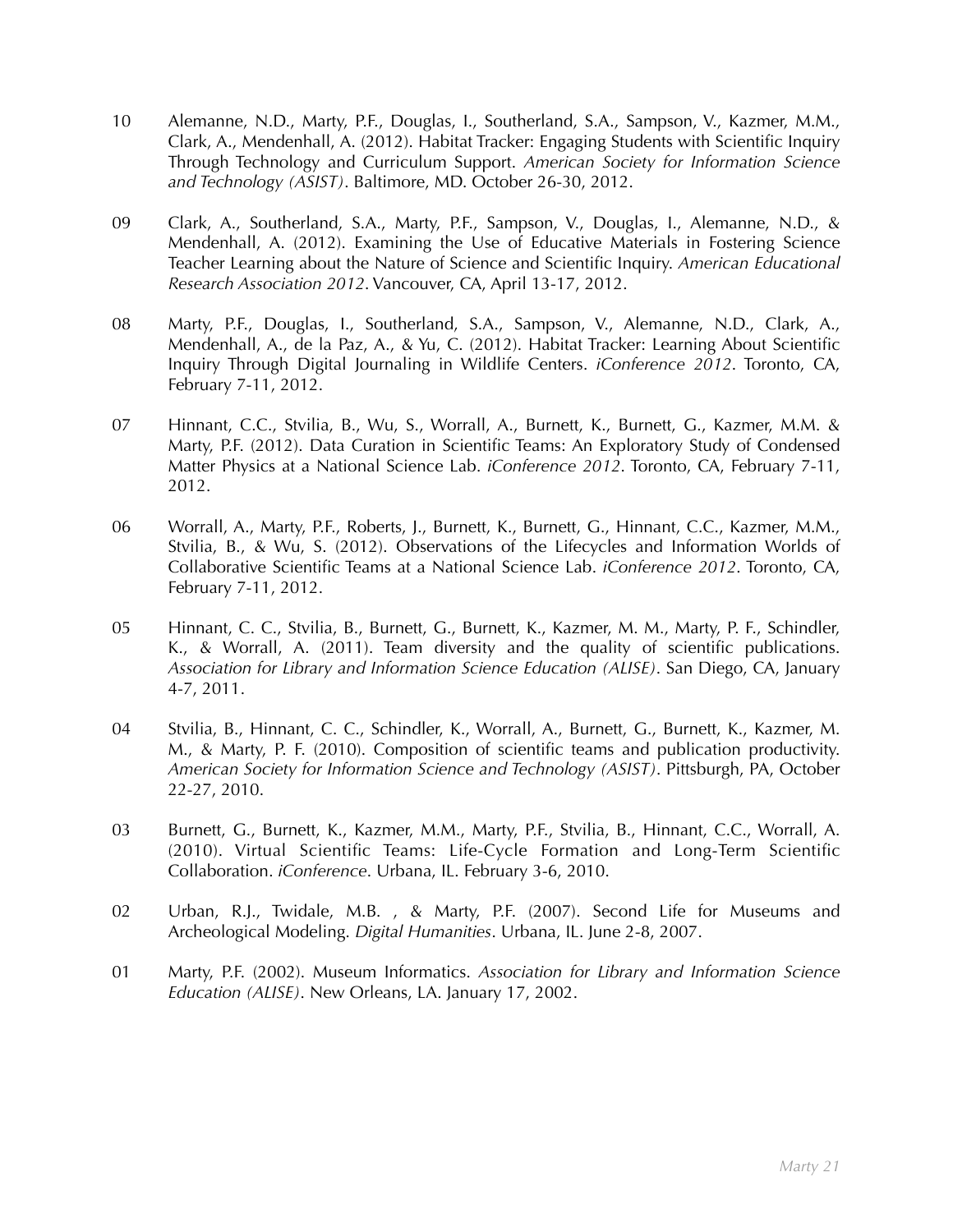## **ACADEMIC, TEACHING, AND PROFESSIONAL EXPERIENCE**

## **Academic Experience**

#### *Florida State University (2002 to present)*

Professor, School of Information, August 2014 to present.

Associate Dean, College of Communication and Information, August 2018 to 2021.

Associate Professor, School of Information, August 2008 to 2014.

Assistant Professor, School of Information, August 2002 to 2008.

## **Teaching Experience**

### *Florida State University (2002 to present)*

#### Professor, *Museum Informatics (LIS 5590)*

Provides an introduction to Museum Informatics, the study of how technical innovations influence the social world of museums, by exploring the nature of information technology in museums and the way modern information systems have shaped the museum environment.

#### Professor, *Usability Analysis (LIS 5275)*

Provides a comprehensive overview of usability analysis and its role in user-centered design. The course materials are intended to familiarize students with the concepts and procedures necessary to incorporate usability analysis into the information systems design process.

### Professor, *User Experience Design (LIS 4351)*

Provides a comprehensive overview of the user experience design process, and familiarizes students with the methods, concepts, and techniques necessary to make user experience design an integral part of developing information interfaces.

### Professor, *Is Google Making Us Stupid? The Unintended Consequences of IT (IDS 2683)*

Explores the pros and cons of information technology in our everyday lives, the unintended and unanticipated consequences of implementing new information technologies, and how we can identify and mitigate against risk factors that lead to information technology disasters.

### Professor, *Innovation and Emerging Technologies (IDS 2141)*

Explores how new information technologies are changing the way we interact with the world around us. Students work to master a wide variety of technologies, and then use them to create a dynamic project showcasing the latest trends in innovation, creativity, and entrepreneurship.

#### Professor, *Assessing Information Needs (LIS 5203)*

Provides students with an overview of the user's perspective in the analysis of information needs and preferences. Provides the fundamentals to a broad approach emphasizing a unifying structure to understand human information seeking behaviors.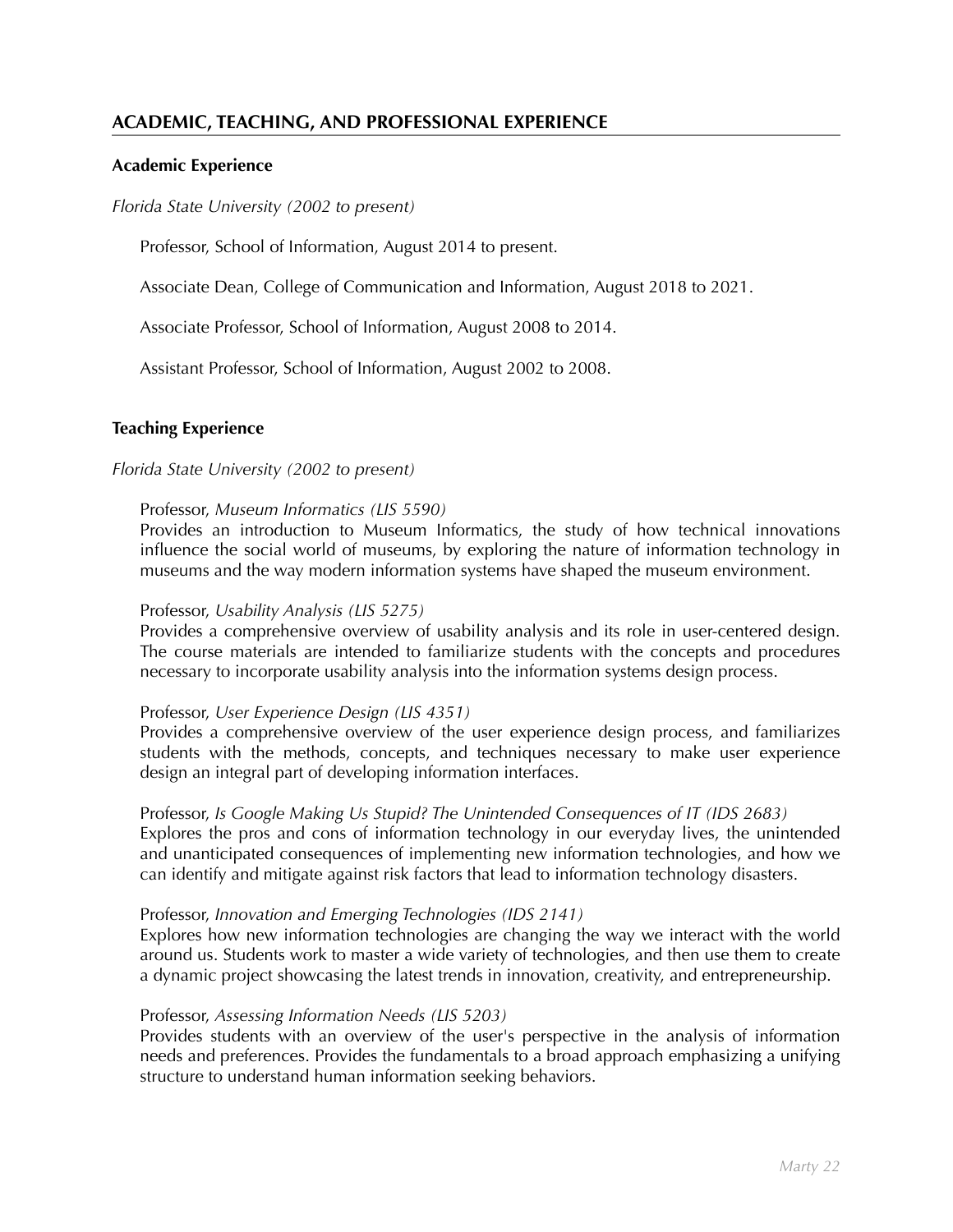*University of Illinois at Urbana-Champaign (1991 to 2001)*

Instructor, *Museum Informatics*, University of Illinois, Fall 2001.

Developed and taught a new course (LIS 350 MUI) on the impact of information technologies on museums from the perspective of both museum professionals and museum visitors.

Teaching Assistant, *Interfaces to Information Systems*, University of Illinois, Spring 2001. Assisted instructor in LIS 450 IIL, Interfaces to Information Systems, a course in the LEEP program for students pursuing a Masters Degree from the Graduate School of Library and Information Science (online distance education option).

Teaching Assistant, *Design of Usable Information Interfaces*, University of Illinois, Fall 2000. Assisted instructor in LIS 220, Design of Usable Information Interfaces, a course in the undergraduate program for students pursuing a minor in Information Technology Studies from the Graduate School of Library and Information Science. Presented guest lecture on interfaces to virtual museum environments.

Lecturer, *Representing and Organizing Information*, University of Illinois, Spring 2000. Assisted in the design and development of LIS 450 RO, Representing and Organizing Information, a masters level course in the Graduate School of Library and Information Science. Guest lectured and led discussions about the development of an online virtual community museum.

Teaching Assistant, *Information Organization and Access*, University of Illinois, Fall 1999. Discussion section leader for 25 students in LIS 380, Information Organization and Access, an introductory course for masters students pursuing an MLS at the Graduate School of Library and Information Science. Included on the Incomplete List of Teachers Ranked as Excellent by their Students.

Instructor, *Academic Summer Camp*, University of Illinois, Summer 1991. Teaching ancient Mesopotamian history, conflict resolution in World War I, and medieval state building in feudal France to middle school students.

*Parkland Community College, Champaign IL (1989 to 1996)*

Instructor, *College for Kids*, Parkland Community College.

Teacher in summer school programs for students in grades four through eight. Courses taught included: ancient history, mythology, science, and conflict resolution.

### **Professional Experience**

*Adjunct Assistant Curator*, Spurlock Museum, University of Illinois, 2002 to 2018.

Courtesy appointment to provide ongoing consultation in information systems management, curatorship, and web design for the Spurlock Museum.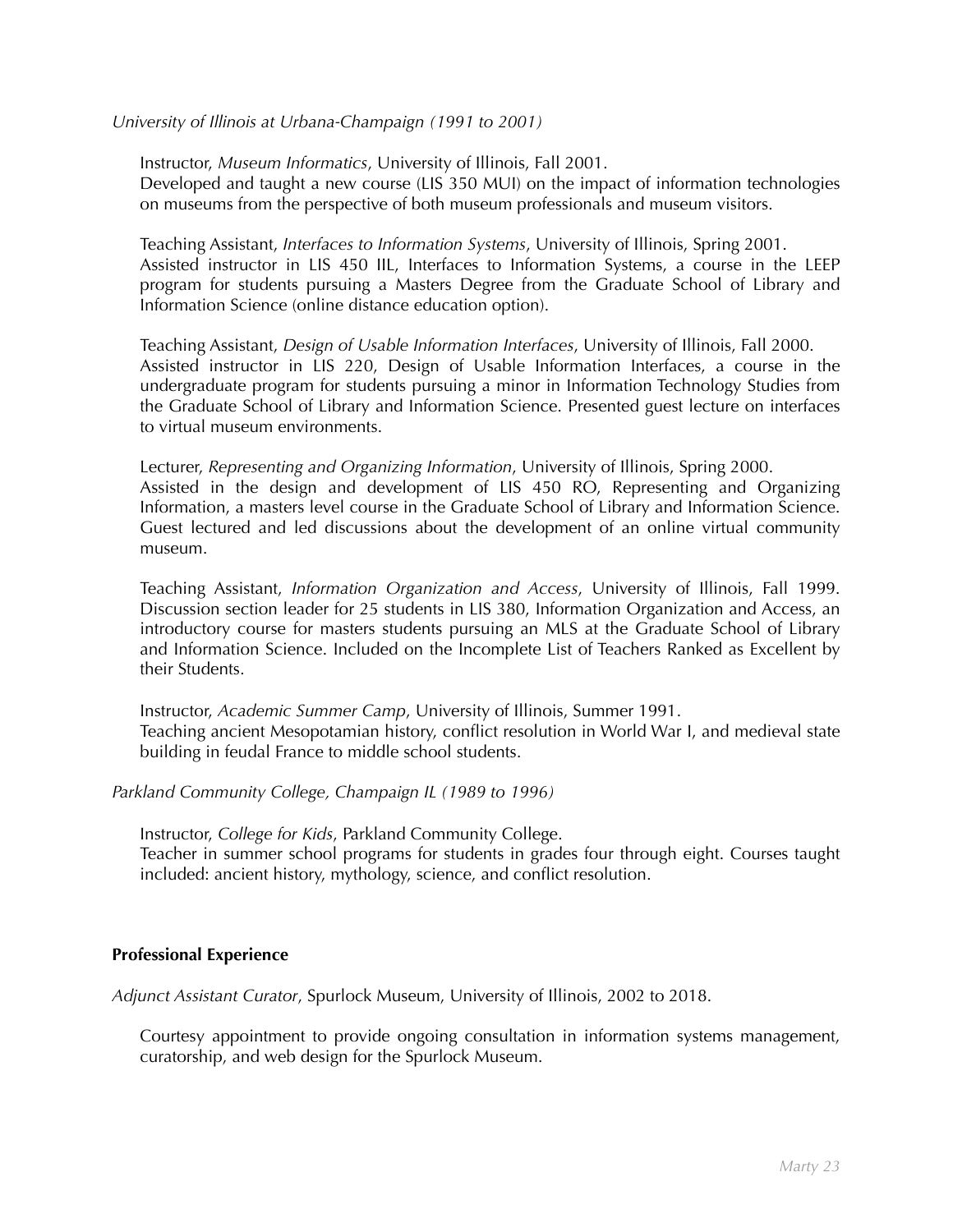*Director of Information Technology*, Spurlock Museum, University of Illinois, 1996 to 2002.

Responsible for implementing a comprehensive reorganization of the Spurlock's use of advanced information technologies as part of a five-year program designed to prepare the museum, its staff, and its collections for a complete move across campus to a brand-new facility. Wrote and managed competitive grants to accomplish these tasks.

Designed and developed integrated information systems for the museum including an artifact collections management system containing detailed specifications on the museum's 45,000 artifacts such as nomenclature classifications, physical dimensions, material analyses, geographical, cultural, and temporal designations, accession records, artifact histories, exhibit information, scholarly remarks, condition and conservation records, and research notes; museum administration support systems to support, manage, and maintain crucial museum policies such as collections management, registration, conservation procedures, packing and shipping, curation, exhibit design, and educational outreach; digital image repositories containing digital representations (including some 3D images) of the museum's collections; museum websites to allow exhibit designers to collaborate with curators on gallery creation, scholars to browse detailed records on the museum's artifact holdings, the general public to learn more about the museum and its collections, and teachers to base lesson plans around digital artifact representations; and online educational outreach projects designed to bring the museum's digital resources into the K12 educational community.

Served as exhibit design coordinator responsible for facilitating communication between museum staff members, curators, exhibit designers, and fabricators to ensure the timely completion and installation of galleries in the new museum; curator responsible for developing an entirely new program for the Spurlock Museum, from the creation of basic thematic concepts to the situation of artifacts within galleries including the gallery of Ancient Mediterranean cultures as well as the central core gallery covering topical themes common to all cultures; and editor of the Spurlock Museum Newsletter (1997-2000). Also served on the Spurlock Museum Planning Committee, Spurlock Exhibit Design Committee, Spurlock Scholars Advisory Board, Spurlock Steering Committee, Spurlock Advisory Committee, Spurlock Promotional Committee, and Spurlock Personnel Committee.

*Research Assistant*, U.S. Army Construction Engineering Research Laboratories, Champaign, IL, 1990 to 1995.

Responsibilities included design and development of Claims Guidance System, an expert system for providing pre-legal advice about contractor claims upon the government; programmer for Modification Processor, Resident Management System, Construction Expedient Claims System, and other projects designed to ease the duties of resident and area engineers; Banyan Vines network administrator; development of lab-wide software using Lotus Notes to create a computerized automated office management system covering topics ranging from weekly activities and biweekly paychecks to purchase orders and customer information databases; design and development of Intelligent Agent software for workgroups; research and evaluation of the leading industry computer-assisted tools for implementing business process reengineering; and implementation of group decision-making support software to facilitate labwide meetings at USACERL. Represented USACERL at GroupWare Conference (1993) in San Jose, California. Nominated for Research Assistant of the Year Award (1992).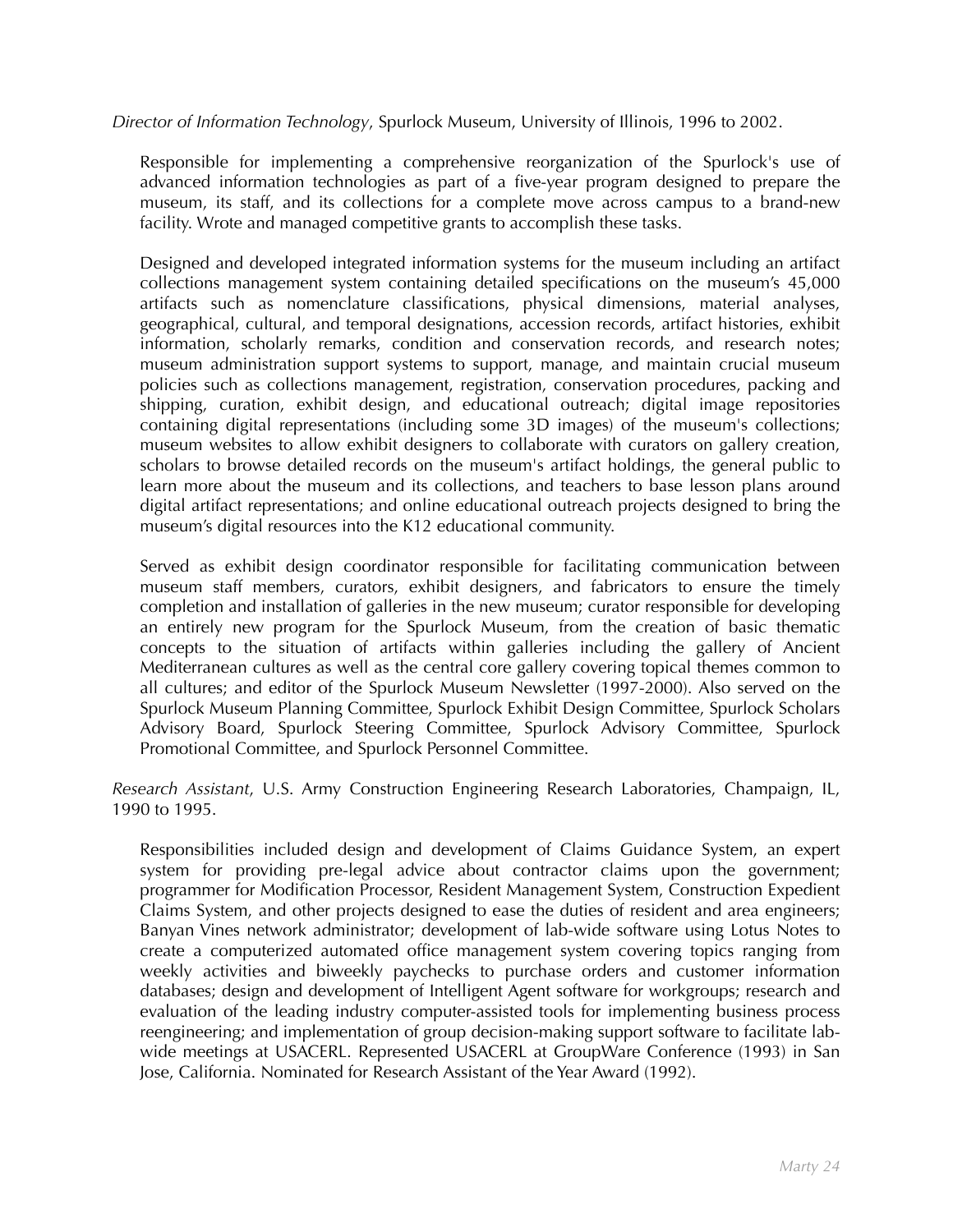## **PROFESSIONAL, ACADEMIC, AND COMMUNITY ACTIVITIES**

## **Professional Affiliations**

Museum Computer Network (MCN) American Society for Information Science and Technology (ASIST) Association for Library and Information Science Education (ALISE) American Association of Museums (AAM) Association for Computing Machinery (ACM) Association for Ancient Historians (AAH)

## **Professional Boards and Editorships**

Editorial Board Member, *Library Trends* (2016 to present)

Editorial Board Member, *Teach Library and Information Science With a Sense of Humor* (2021)

Editorial Board Member, *Annual Review of Cultural Heritage Informatics* (2012 to 2016)

Associate Editor for Digital Heritage, *Museum Management and Curatorship* (2008 to 2014)

Editorial Board Member, *Library Quarterly* (2009 to 2014)

Board Member, Museum Computer Network (2006 to 2012)

International Advisory Board Member, University of Leicester, Department of Museum Studies, Master's in Digital Heritage **(**2008 to 2009)

Editorial Board Member, *Digital Library of Information Science and Technology* (2006 to 2012)

Editor, *MuseMatic*, Sponsored by the Museum Computer Network and the American Association of Museums Media & Technology Committee (2006 to 2012)

Editorial Advisory Board Member for the *Handbook of Research on Technologies and Cultural Heritage: Applications and Environments* (2009 to 2010)

### **Professional Committees**

Conference Program Committee and Conference Panel Chair, *International Conference on Emerging Technologies and the Digital Transformation of Museums and Heritage Sites.* University of Cyprus, June 2-4, 2021.

Conference Program Committee, *Museum Computer Network, 50th Anniversary* (2017)

Symposium Program Committee Co-Chair, *Invisible Work in the Digital Humanities*, Florida State University, Tallahassee, FL. November 17-18, 2016.

Student Design Competition Coordinator, *American Society for Information Science and Technology Annual Meeting* (2014)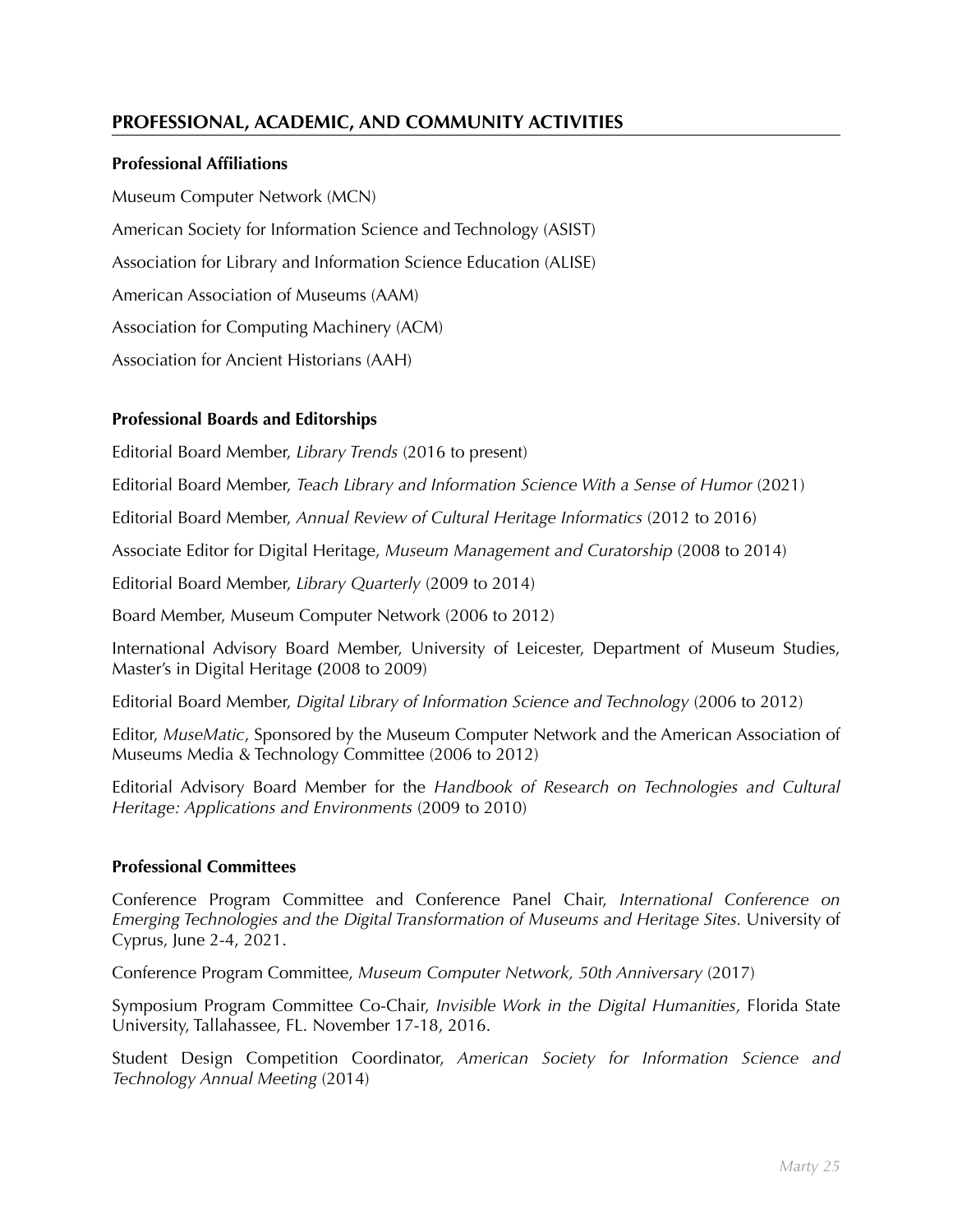Conference Program Committee, *American Society for Information Science and Technology Annual Meeting* (2014)

Conference Program Committee, *iConference* (2011, Poster Session Chair 2012)

Conference Program Committee, *Museum Computer Network* (2010-2013)

Conference Program Committee, *Museums and the Web* (2001-2013, 2021)

SIG CON Chair, *American Society for Information Science and Technology Annual Meeting (2011)* 

Conference Program Committee Co-Chair, *Association for Library and Information Science Education* (2009)

Conference Program Committee Chair, *Cultural Heritage Information Professionals Workshop*, Sarasota, FL. April 3-4, 2008. http://chips.ci.fsu.edu/

Conference Program Committee, *WebWise* (2008-2009)

Advisory Committee Member, *Dissemination Information Packages for Information Reuse* (DIPIR), University of Michigan (2010)

Advisory Committee Member, *Interpretive Planning Team*, Tallahassee Museum (2010-2011)

Advisory Committee Member, *Digital Collections and Content*, University of Illinois at Urbana-Champaign (2006-2007)

Advisory Committee Member, *MOAC II (Museums and the Online Archive of California) User Evaluation* (2005)

Advisory Committee Member, Project *MINERVA: Handbook for quality in cultural websites* (2006-2007)

Committee Member, ASIS&T Cretsos Award Jury (2007-2008)

Committee Member, ALISE Award for Professional Contribution to Library and Information Science Education (2009)

Committee Member, Florida Library Association Website Award (2007)

### **Professional Review Activities**

Manuscript Reviewer, *Digital Scholarship in the Humanities* (2020, 2021)

Manuscript Reviewer, *Internet and Higher Education* (2020, 2021)

Manuscript Reviewer, *Journal of Documentation* (2020)

Manuscript Reviewer, *Information and Learning Sciences* (2019, 2020)

Manuscript Reviewer, *Educational Researcher* (2013, 2019)

Manuscript Reviewer, *Curator: The Museum Journal* (2018)

Manuscript Reviewer, *Archivaria* (2018)

Manuscript Reviewer, *Archival Science* (2017)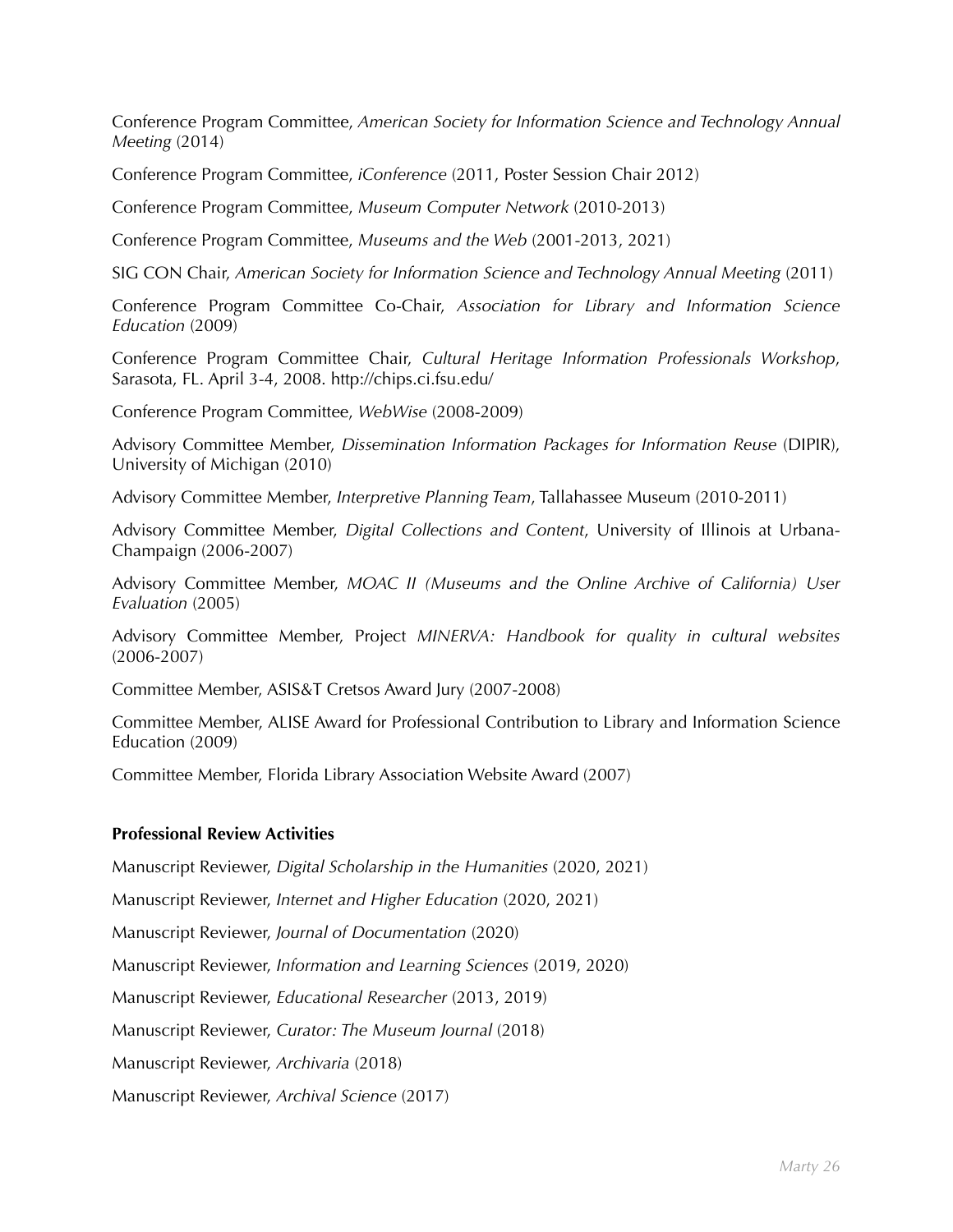Manuscript Reviewer, *Library Hi Tech* (2017) Manuscript Reviewer, *Journal of Computing and Cultural Heritage* (2016, 2018) Manuscript Reviewer, *Rowman & Littlefield Publishing* (2015, 2018) Manuscript Reviewer, *Museums and Society* (2014) Manuscript Reviewer, *Museum Worlds: Advances in Research* (2012) Manuscript Reviewer, *Information and Culture* (2012) Manuscript Reviewer, *International Journal of Cultural Policy* (2013) Manuscript Reviewer, *ACM CSCW Conference* (2012) Manuscript Reviewer, *New Media and Society* (2012) Manuscript Reviewer, *Journal of Multimedia* (2011) Manuscript Reviewer, *American Society for Information Science and Technology Annual Meeting*  (2011, 2013) Manuscript Reviewer, *Library Quarterly* (2011, 2012, 2013) Manuscript Reviewer, *ACM SIG CHI Conference* (2011, 2013) Manuscript Reviewer, *Libraries and the Cultural Record* (2011) Manuscript Reviewer, *Journal of Multimedia* (2011) Manuscript Reviewer, *International Journal on Digital Libraries* (2010) Manuscript Reviewer, *Global Usability* (2010) Manuscript Reviewer, *Journal of Art for Life* (2010) Manuscript Reviewer, *Encyclopedia of Library and Information Science* (2009) Manuscript Reviewer, *International Journal of Heritage Studies* (2009) Manuscript Reviewer, *Information Research* (2008, 2013, 2015, 2018) Manuscript Reviewer, *Journal of the American Society for Information Science and Technology* (2008, 2012, 2015, 2016) Manuscript Reviewer, *Library & Information Science Research* (2008, 2013) Manuscript Reviewer, *Journal of Education for Library and Information Science* (2008-2011, 2018) Manuscript Reviewer, *Museum Management and Curatorship* (2005-2009, 2018) Manuscript Reviewer, *International Information and Library Review* (2004) Manuscript Reviewer, *Handbook of Information Security* (2004) Manuscript Reviewer, *Archives and Museum Informatics* (2000) Manuscript Reviewer, *Addison Wesley* (2006, 2003)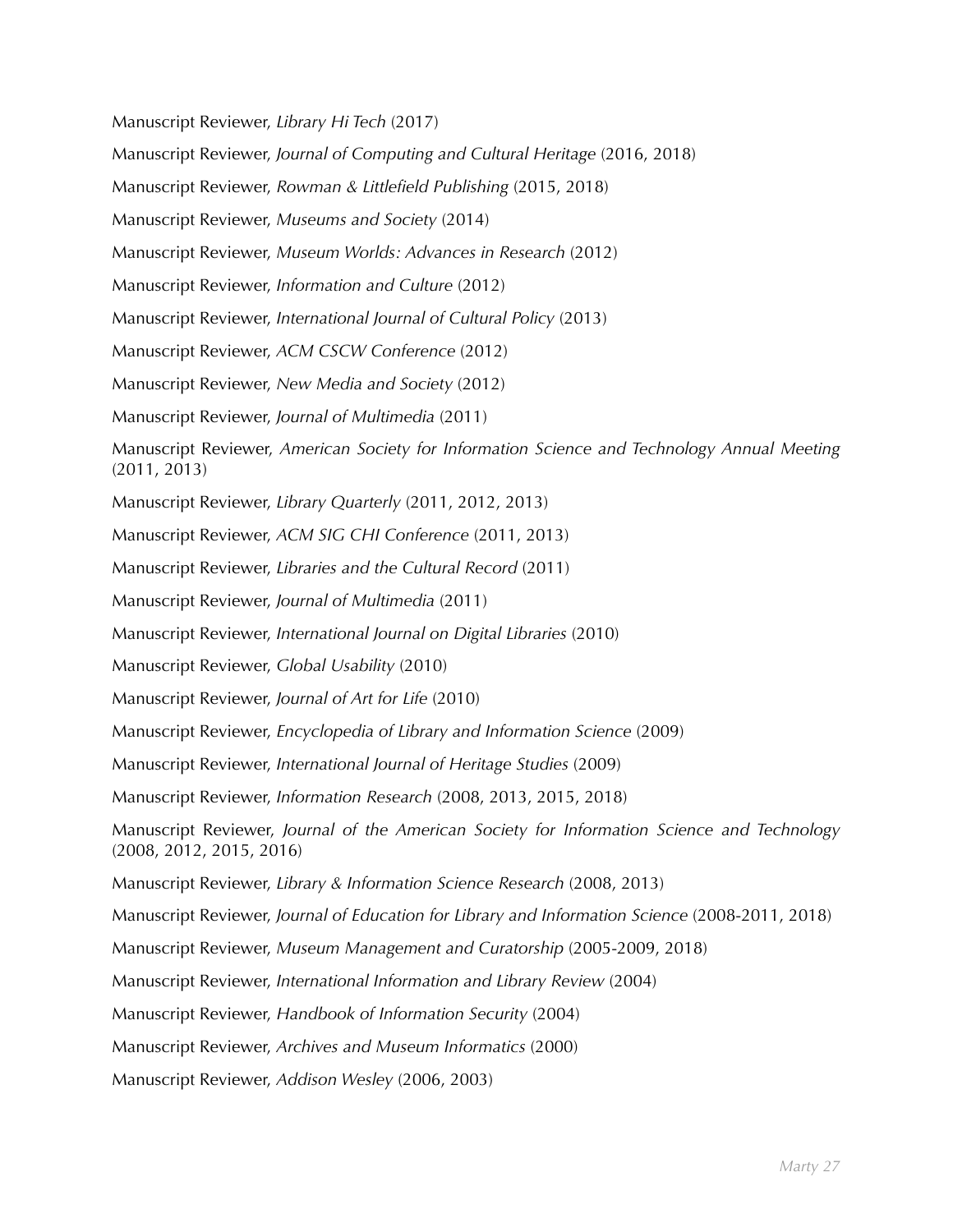Manuscript Reviewer, *Routledge* (2006-2007, 2010, 2015, 2017, 2022)

Manuscript Reviewer, *John Wiley and Sons* (2005)

Manuscript Reviewer, *Taylor & Francis* (2004, 2017)

Grant Proposal Reviewer, Paris Institute for Advanced Study (2021)

Grant Proposal Reviewer, Institute for Education Sciences (2015)

Grant Proposal Reviewer, UNESCO Belgian Federal Science Policy Office (2013)

Grant Proposal Reviewer, The Royal Society (2009)

Grant Proposal Panel Reviewer, Advancing Knowledge: The IMLS/NEH Digital Partnership (2008)

Grant Proposal Reviewer, Institute of Museum and Library Services, 21st century Museum Professionals (2006-2008)

Grant Proposal Reviewer, Austrian Science Fund (2008)

Grant Proposal Reviewer, Swiss National Science Foundation (2007)

Grant Proposal Reviewer, Social Science and Humanities Research Council of Canada (2006)

Grant Proposal Reviewer, Institute of Museum and Library Services, Library/Museum Collaborations (2001-2002)

Grant Proposal Reviewer, National Endowment for the Humanities, Division of Preservation and Access (2000)

Dissertation Reviewer (International), University College Dublin (2022)

Dissertation Reviewer (International), University of Waikato (2020)

Dissertation Reviewer (International), Queensland University of Technology (2015)

Dissertation Reviewer (International), University of South Australia (2013)

Dissertation Reviewer, Nova Southeastern University (2013)

### **University and Departmental Service**

School of Information Undergraduate Program Co-Chair (2020 to present) School of Information Evaluation Promotion & Tenure Committee (2018-present; Chair 2018-2020) Honors Program Policy Committee, Florida State University (2016-present; Chair 2018-present) Innovation Hub Steering Committee Chair, Florida State University (Chair 2017-present) Milton S. Carothers Faculty Lecture Series Committee, Florida State University (Chair 2021-present) Technology, Innovation, and Culture Interest Group, Florida State University (Chair 2021-present) School of Information, Honors in the Major Liaison (2016 to present) School of Information, Operations Committee Member (2018 to present)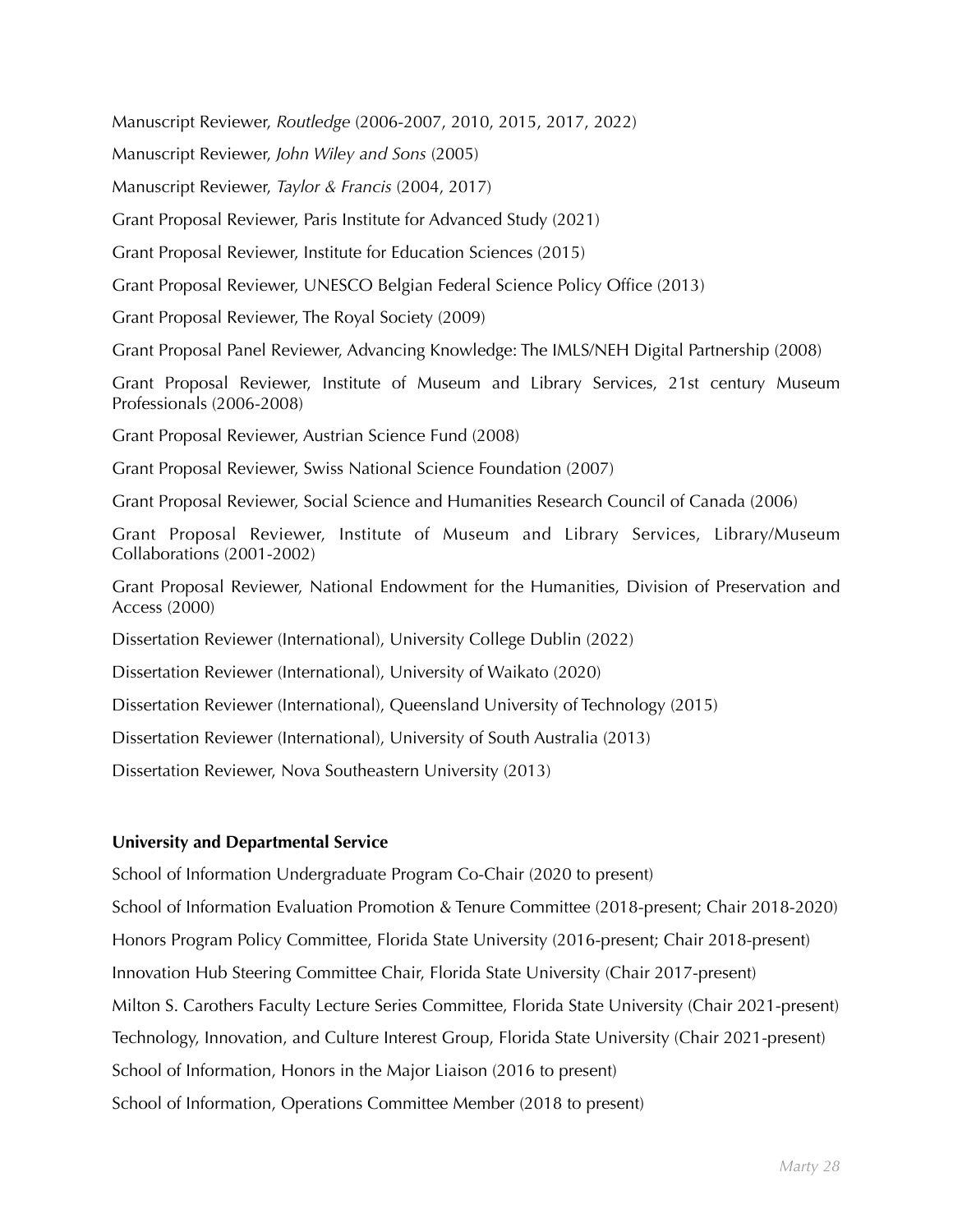Council on Research and Creativity, Florida State University (2012 to 2021)

FSU Faculty Luncheon Series Coordinator (2014 to 2020)

Digital Literacy Graduation Requirement Committee, Florida State University (2020-2021)

Full Professor Leadership Working Group, Florida State University (2021)

Faculty Senate Representative, Florida State University (2017 to 2021)

Digital Humanities Program Steering Committee, Florida State University (2015 to 2020)

Faculty Senate Elections Committee, Florida State University (Chair 2019-2020)

Museum Studies Program Steering Committee, Florida State University (2002 to 2018)

School of Information, Faculty Evaluation Committee (2013-2018, Chair, 2013-2015)

FSU Graduate Program Review for Instructional Systems and Learning Technologies (2017)

FSU Center for Innovation and Design Planning Committee Co-Chair (2016 to 2017)

Innovation and Entrepreneurship Advisory Committee, Florida State University (2015 to 2016)

Liberal Studies E-Series Committee Chair, Florida State University (2015 to 2016)

Program in Interdisciplinary Computing Steering Committee (2013 to 2017)

School of Information, Promotion and Tenure Committee (2008-2012, 2016-2017, 2018-2021)

College of Communication and Information, Promotion and Tenure Committee (2009-2011, 2018-2021)

University Promotion and Tenure Committee, Florida State University (2009-2011)

Director, University Honors Program (2014-2015)

University Liberal Studies Board, Florida State University (2013-2015)

University Information Commons Planning Committee, Florida State University (2009-2010)

University Teaching and Advising Awards Committee, Florida State University (2006-2009)

School of Information, Florida State University, Academic Affairs Committee (Chair, 2012-2013)

School of Information, Florida State University, Director Search Committee (2012-2013)

School of Information, Doctoral Program Team (2006-2011; Co-Chair, 2006-2009)

School of Information, Faculty Personnel Committee (2002-2003; 2005-2006, 2010-2011, 2014)

College of Information, Doctoral Research Society (Faculty Advisor, 2006-2007)

College of Information, Florida State University, Dean's Advisory Council (2003-2005)

College of Information, Undergraduate Program Team (2002-2003; Chair, 2003-2005)

College of Information, Florida State University, Council of Advisors Task Force Liaison (2005)

College of Information, Florida State University, Planning Team (2003-2004)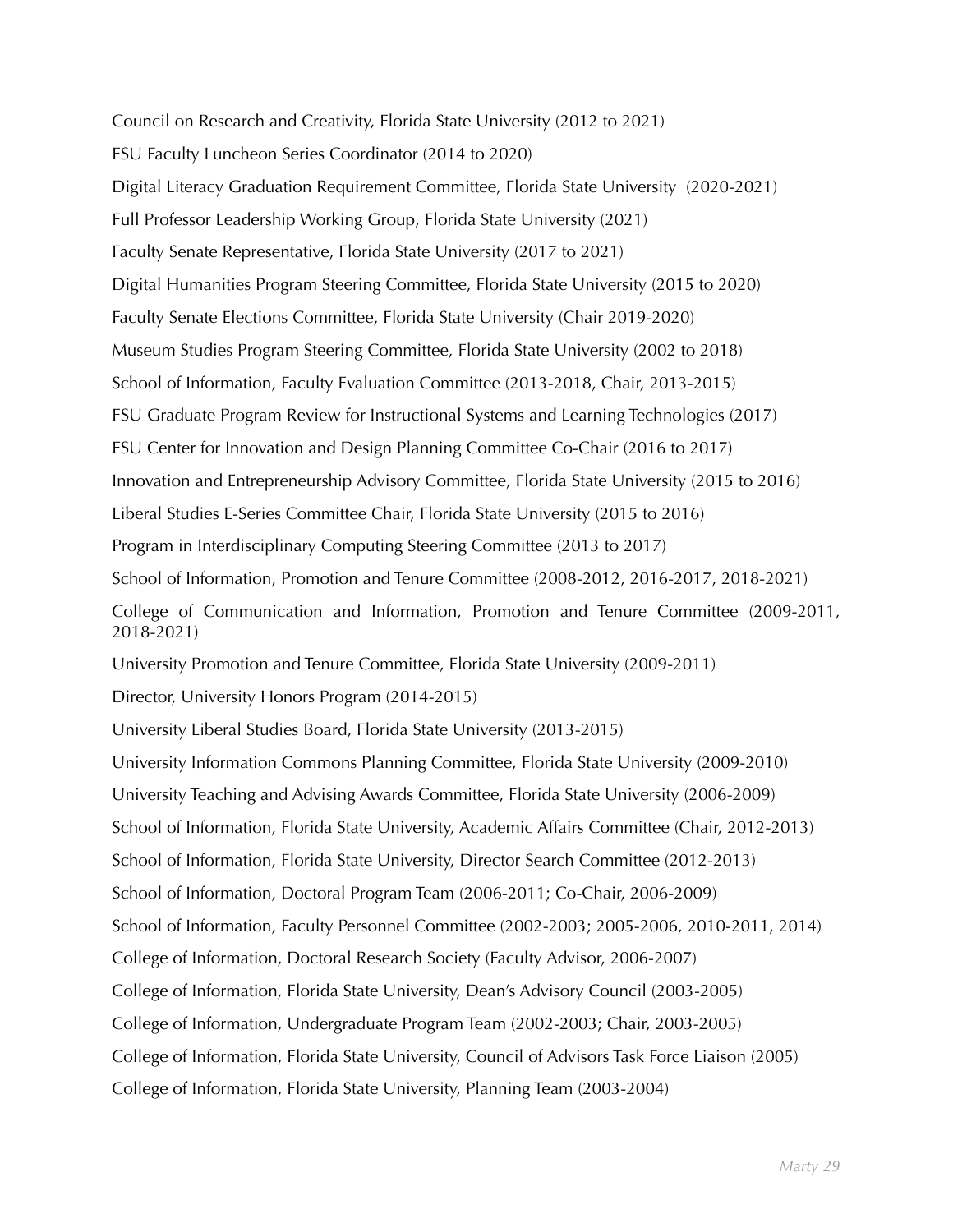College of Information, Florida State University, Goldstein Library Advisory Group (2002-2003)

College Representative for ARLIS/NA, the Art Libraries Society of North America (2003-2004)

College Representative for CIDOC/CRM, the International Committee for Documentation of the International Council of Museums Conceptual Reference Model Committee (2003-2004)

Graduate School of Library and Information Science, University of Illinois, Advanced Studies Committee, Student Representative (1999-2000)

## **Consulting and Community Service**

Member, ACT Board, Young Actors Theatre, Tallahassee, FL (2019 to present) Judge, Florida History Day (2016, 2017) Board Member (2002-2008), Goodwood Museum and Gardens, Tallahassee, FL Consultant, Boston Museum of Fine Arts, Boston, MA Consultant, Minneapolis Institute of Arts, Minneapolis, MN Consultant, Smithsonian Institution, Washington, DC Consultant, Tallahassee Museum of Natural History and Science, Tallahassee, FL Consultant, FSU Ringling Museum of Art, Sarasota, FL Consultant, FSU Museum of Fine Arts, Tallahassee, FL

Consultant, Mary Brogan Museum of Art and Science, Tallahassee, FL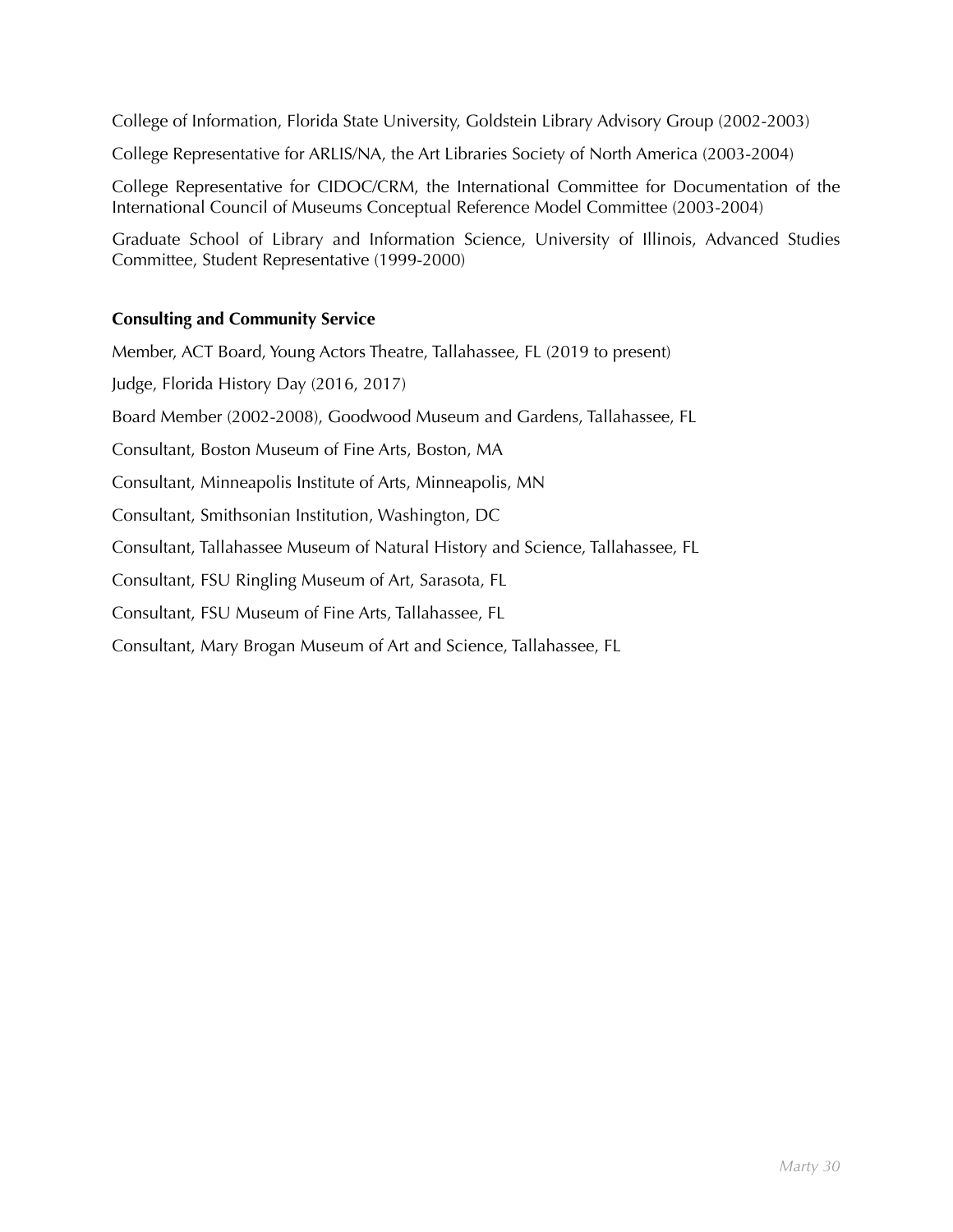## **GRANTS AND RESEARCH FUNDING**

Marty, P.F., Douglas, I., Southerland, S., & Sampson, V. (2010-2013). Habitat Tracker: Learning About Scientific Inquiry through Digital Journaling in Wildlife Centers. *Institute of Education Sciences*. (\$1,150,000).

Marty, P.F. & McClure, C.R. (2010). Florida Memory Project Evaluation and Long-Range Plan. *State Library and Archives of Florida*. (\$25,000).

Burnett, K., Kazmer, M.M., Burnett, G., Marty, P.F., Stvilia, B. (2009-2010). Virtual scientific teams: Life-cycle formation and long-term scientific collaboration. *National Science Foundation*. (\$380,000).

Marty, P.F. (2008-2009). Exploring the Intersection of LIS, Museum Studies, and Archival Studies Education for Encouraging the Development of 21st century Cultural Heritage Information Professionals. *Institute of Museum and Library Services*. (\$81,206).

Bertot, J.C., Kazmer, M.M., Jorgensen, C., & Marty, P.F. (2007-2010). Southeast Florida library leaders: Building the next generation of service to underserved populations. *Institute of Museum and Library Services*. (\$560,000).

Marty, P.F. (2007). Personal Digital Collections on Museum Websites. Committee on Faculty Research Support (COFRS) Award, Florida State University (\$13,000).

Marty, P.F. (2017, 2007, 2005, 2004). FSU Provost's Faculty Travel Grants (\$1000).

Marty, P.F. (2004-2006). Museum Informatics Certificate Program. Office of Distributed and Distance Learning, Florida State University (\$12,592).

Marty, P.F. (2003-2005). Distributed Digitization Project Ringling Museum of Art (\$34,832).

Marty, P.F. (2003). Meeting Information Literacy Needs in the Modern Museum. First Year Assistant Professor (FYAP) Award, Florida State University (\$12,000).

Marty, P.F. (1999, 2000, 2001). Conference Travel Grants, University of Illinois (\$150).

Marty, P.F. (1998–1999). Partnership Illinois Seed Grant for Online Educational Outreach. Illinois State Board of Education (\$22,000).

Marty, P.F. (1997–1998). Museums in the Classroom Program Grant. Illinois State Board of Education (\$12,500).

Marty, P.F. (1997). Java Development Initiative Grant. Sun Microsystems (\$2000).